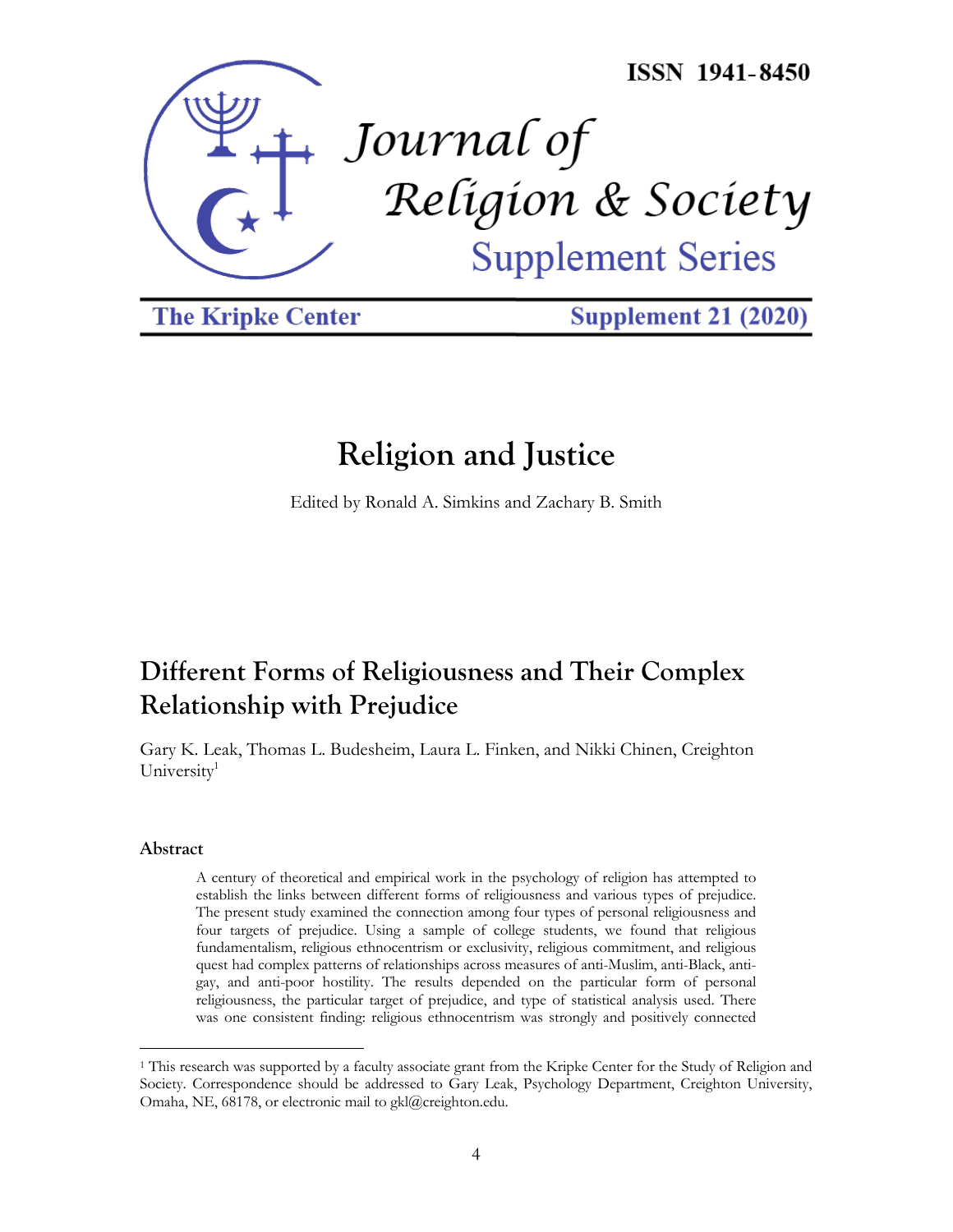with all prejudices in all analyses. Anti-gay prejudice was the most successfully predicted outcome variable by the religiousness variables ( $R^2 = .45$ ,  $p < .001$ ), and anti-poor prejudice had the weakest correlation with the religiousness variables ( $R^2 = .07$ ).

Keywords: religious fundamentalism, religious commitment, religious openness, religious ethnocentrism, ethnic-racial prejudice, sexual orientation prejudice, Muslim prejudice, antipoor prejudice

# **Overview of the Relationship Between Institutionalized Religion and Intergroup Hostility**

Is religion a force for good for us individually and collectively, or is it instead a source of personal distress and cultural enmity? Batson, Schoenrade, and Ventis's Parable of the Stranger asks if religion is "On our side" (367). Religion would appear to be a force for good in the world because a core tenet of all major religions is to love your neighbor. Indeed, many religions stress the path to transcendence is inextricably tied to compassionate, loving relationships with other people (Kimball; Polinska). Religions convey values that foster peace among neighbors, contribute to mental health (Koenig) and happiness (Rizvi and Hossain), and promote the sanctity of all human life. Religious leaders and religious organizations have contributed to social change and social justice (e.g., abolition of slavery in Europe and America). An empirical study of people devoted to compassion and helping others found that religion was a key motivator underlying their virtuous acts (Colby and Damon).

And yet centuries of history (e.g., the Crusades) and today's news headlines (America's 9-11) remind us of the negative side of religion, and spotlight how religion has been used as an instigator and rationalizer of intolerance and hate in many parts of the world (Silberman). Internationally, there is the Taliban's fundamentalist reading of the Quran, serving as a justification for repression and violence in Afghanistan and Pakistan. Conflicts and violence continue between Israel and Islamist Hamas terrorists, between Hindus and Muslims in India, and religiously-based violence against Christians in several parts of the world. "Religious ideologies and commitments are indisputably central factors in the escalation of violence and evil around the world" (Kimball: 4). Indeed, Jenkins makes the remarkable and discouraging claim that religion as a trigger for prejudice will continue unabated: "The twenty-first century will almost certainly be regarded by future historians as a century in which religion replaced ideology as the prime animating and destructive force in human affairs" (54). This century is far from over, but there is no evidence as yet to invalidate this prediction.

Clearly the role of religion in human affairs is complex. Further, the events mentioned above raise the crucial issue of why religion can be both a source for good and a source for evil. Silberman, among many others, has asked the logical follow-up question to these observations: "What are the processes through which religion can facilitate violence, terrorism and peace in these contexts?" (530). There are a host of answers to this question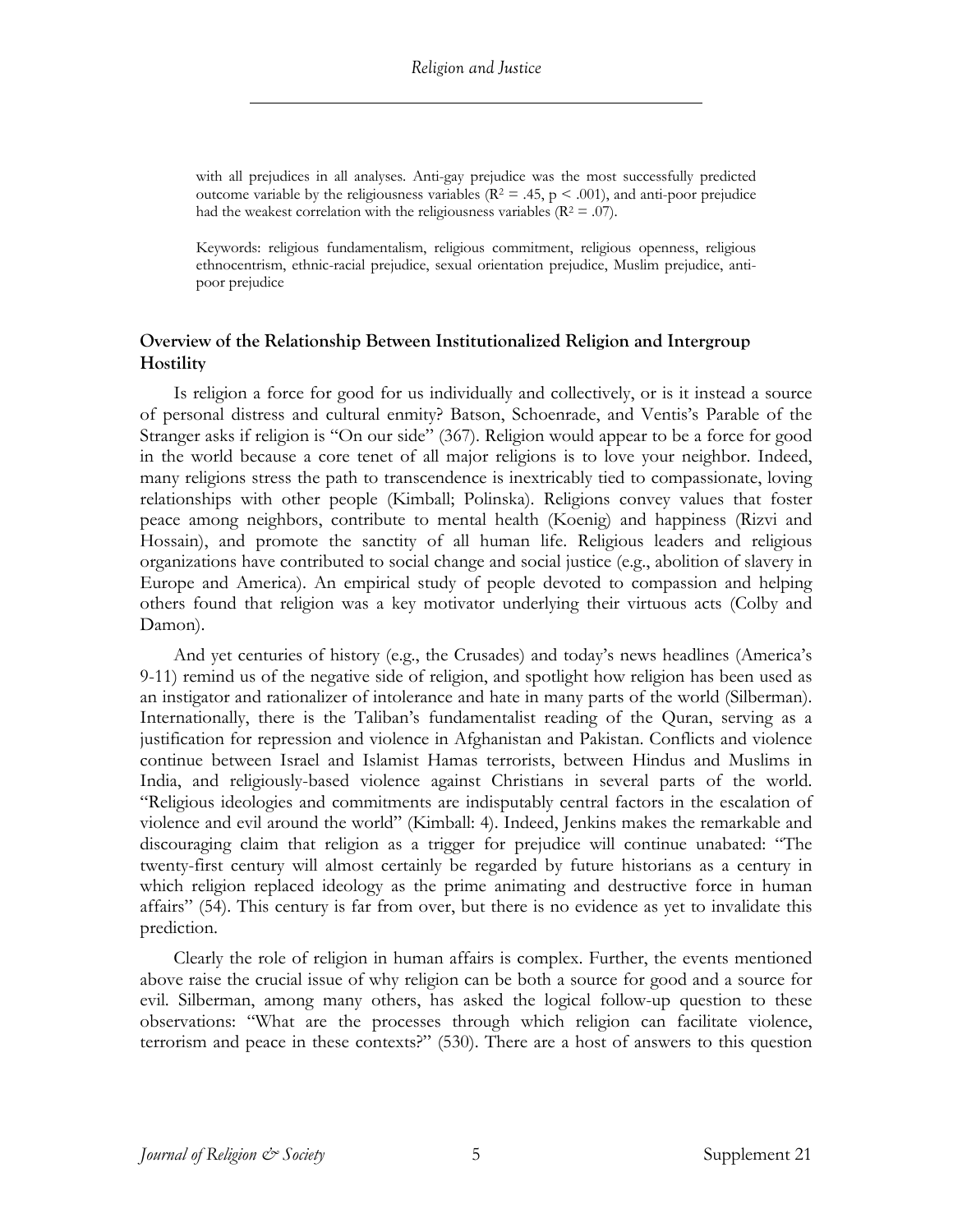from biological evolution,<sup>2</sup> to systemic culture and local socialization practices, to charismatic leaders, to an individual's identification with violent groups. To this we, as psychologists, offer another focus: "What are the intra-individual religious and personality traits that incline people toward either tolerance or prejudice?"

## **Personality and Prejudice**

The intensity and targets of prejudice vary across time and social contexts, but prejudice in some form is ever-present. For example, racial prejudice has recently surged in both the United States and Europe (Agiesta and Ross), following years of decline. Anti-gay bias has declined in Europe and the U.S. (Smith, Son, and Kim), but increased in other areas (Human Rights Watch). Anti-Muslim hate crimes have increased five-fold in the Britain during the past two decades. Finally, the Southern Poverty Law Center claimed in 2018 that hate groups are at an all-time high (Southern Poverty Law Center).

One reason, among many, for why prejudice is difficult to eradicate is that stable personality or individual difference variables underlie the formation and maintenance of prejudice. Prejudice has been traced to differences in worldview (for example, in believing the world is a dangerous place where religion offers safety; Duckitt, Wagner, du Plessis, and Birum), ideology (such as right-wing authoritarianism where obedience is a virtue and religious authorities should be obeyed, even if they tolerate prejudice; Altemeyer 1996), and personality (evidenced by associations with the trait of disagreeableness; Crawford and Brandt).

#### **Specific Ideologies and Prejudice**

Beyond those broad traits noted above, several studies have identified other, more specific characteristics related to prejudice. Two of these are among the strongest predictors of hostility and prejudice: right-wing authoritarianism (RWA) and social dominance orientation (SDO). Right-wing authoritarianism is a trait characterized by submission to legitimate authority, staunch conventionalism in adherence to mainstream and normative values, and feelings of aggression toward those who threaten those values (Altemeyer 1996). Right-wing authoritarians view the world as a threatening place and value social conformity which promotes the social cohesion and order that can control threats to safety and security (Duckitt and Fisher; Duckitt and Sibley 2008). Social dominance, on the other hand, is an ideology that enables the person to view the world in a "tough-minded" fashion. To social dominators the world is a competitive jungle where hierarchies are natural, weaker groups should be dominated by stronger groups, and efforts to create equality are misguided and therefore rejected (Pratto, Sidanius, Stallworth, and Malle).

Research indicates both of these ideologies or attitudes predict prejudice toward a wide variety of out-groups and to a remarkable degree. Altemeyer whimsically awarded them the

<sup>2</sup> A field of psychology, labeled evolutional psychology (EP), states that religion (e.g., beliefs and practices) are evolved adaptations, the products and by-products of evolutionary-based mental mechanism designed by natural or sexual selection to solve recurrent evolutionary challenges our ancestor faced. That is, religion has an evolved, adaptive purpose that has aided believers' survival and reproduction in our "environment of evolutionary adaptedness" (e.g., Kirkpatrick 1993).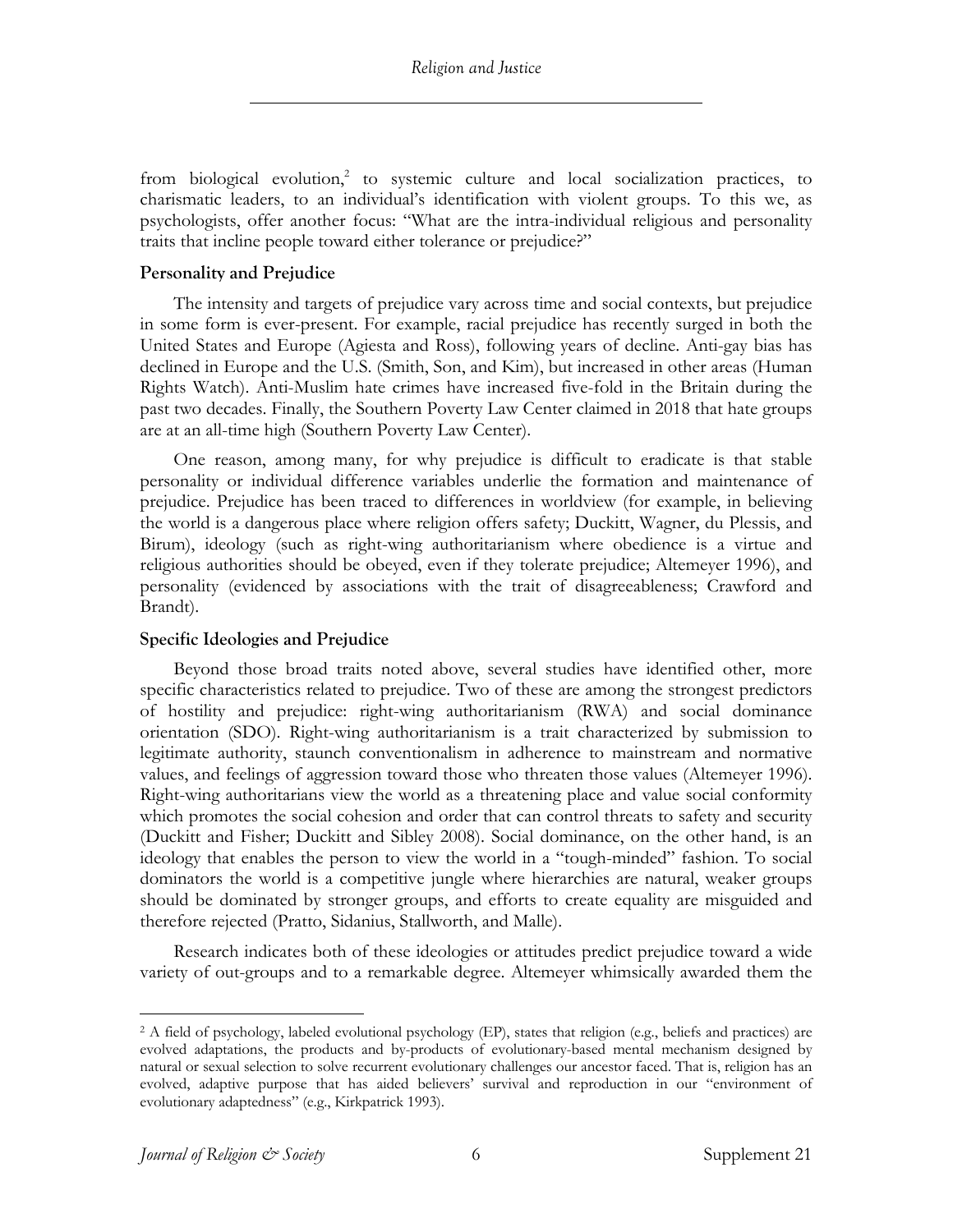Silver and Bronze medals in what he called the Prejudice Olympics, claiming "the two scales could, between them, explain most of the prejudice . . . against minorities" (2006: 162). They have been shown to have statistically powerful direct and indirect effects on a variety of prejudices.

## **Personal Religiousness and Prejudice**

While the majority of religious people may espouse an unconditional but abstract love for all, social science research has revealed that this putatively unconditional love can be elusive. Scores of studies have shown many religious people harbor prejudice towards members of specific outgroups (especially gay men), as well as scoring high on a measure of general ethnocentrism (for reviews see Altemeyer 1996; Batson, Schoenrade, and Ventis; Hall, Matz, and Wood; Wulff). Considerable research suggests it is best to view religion as a multidimensional construct and not categorize people as simply religious versus not religious or attending religious services versus not attending services (Wulff: ch. 6). Rather, it is the way in which one is religious that matters; one's motivations for being religious and the strength or degree of one's religious commitment and devotion strongly influence one's level of prejudice.

In the literature review below, we focus on the specific religiousness dimensions or constructs used in our empirical study. Our review indicates the religion-prejudice linkage is complex and depends on: (a) the way in which one is religious, (b) the target of prejudice, (c) the nature of the sample of research participants, and (d) the specific methods used to study this relationship.

# *Religious Fundamentalism and Religious Ethnocentrism*

We have combined our presentation of religious fundamentalism and religious ethnocentrism into one section because of their considerable empirical overlap ( $r \approx .70$ ; Altemeyer 2003). Altemeyer defined fundamentalism as "the belief that there is one set of religious teachings that clearly contains the fundamental, basic, intrinsic, essential, inerrant truth about humanity and deity . . . this truth must be followed today according to the fundamental, unchanging practices of the past" (1996: 157). Friedman and Rholes, citing the work of Pargament, stated that "fundamentalists have an unquestioned sense of right and wrong, hold unambiguous rules for living, and believe that their lives are sanctioned and supported by God" (38). They have a dogmatic perspective that provides a breeding-ground for prejudice toward outgroups, as well as affection and altruism toward their ingroups.

Empirically, religious fundamentalism has been associated with in-group altruism (e.g., Hall, Matz, and Wood) but also outgroup prejudice, including racial prejudice and sexual orientation prejudice (e.g., Altemeyer 2003; Altemeyer and Hunsberger 1992; Blogowska, Saroglou, and Lambert; Kirkpatrick 1993; Smith, Stones, Peck, and Naidoo; Whitley and Kite) and anti-Muslim prejudice (e.g., Rowatt, Franklin, and Cotton). While most studies in the psychology of religion have used Protestant participants (Hill), it is important to note that the link between religious fundamentalism and out-group prejudice has been demonstrated in members of other religions as well, such as Hindus and Muslims (Hasnain and Abidi).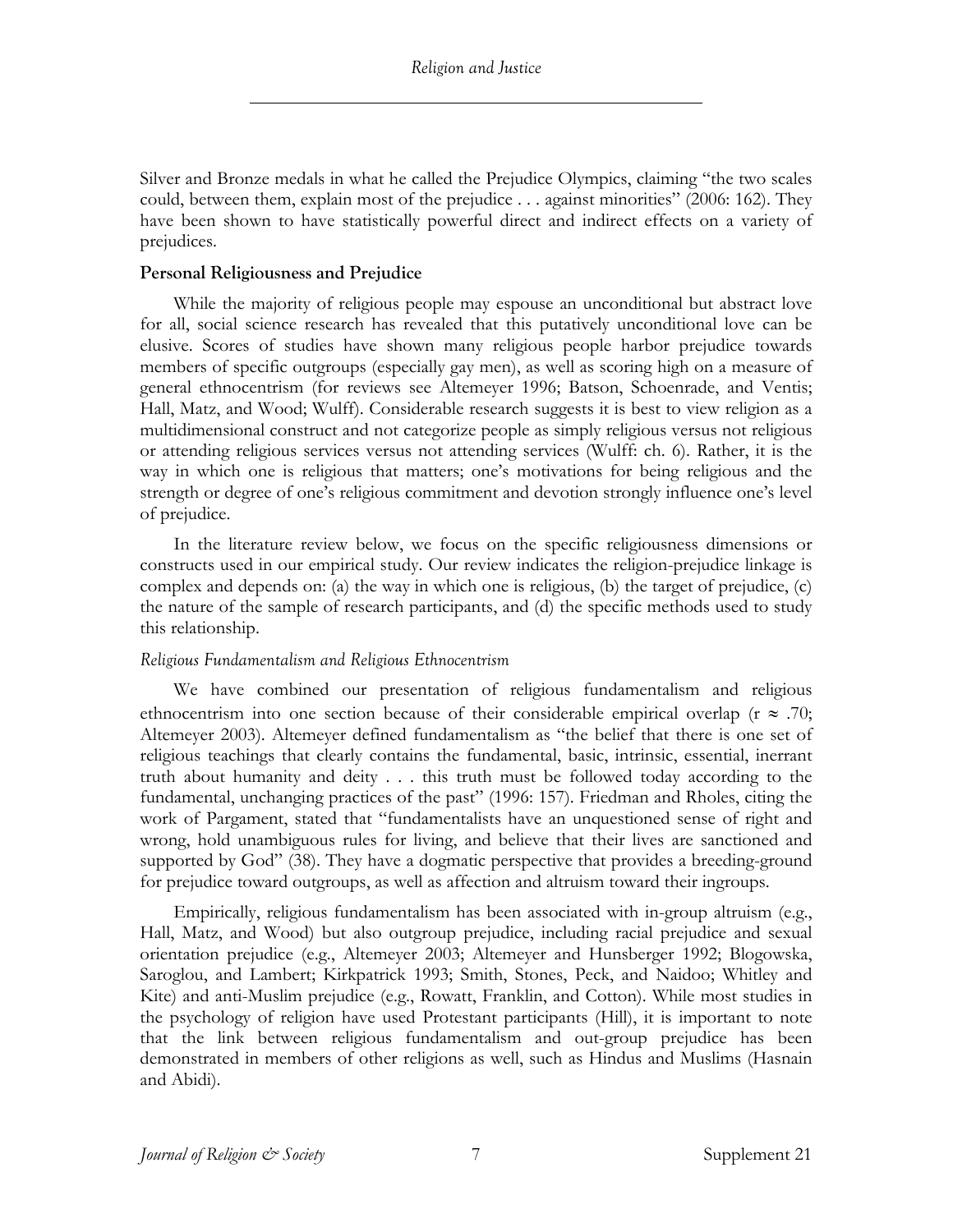The strongest link between religious fundamentalism and prejudice, both in magnitude and consistency, has been with anti-gay or sexual orientation prejudice (e.g., Altemeyer 2003; Hunsberger and Jackson; Fulton, Gorsuch, and Maynard; Jonathan; Laythe, Finkel, Bringle, and Kirkpatrick; Rowatt, Tsang, Kelly, LaMartina, McCullers, and McKinley; Schwartz and Lindley). Indeed, in many studies religious fundamentalism was the best predictor of prejudice against homosexuals, which is one of the more deeply held prejudices in Western countries (Falomir-Pichastor and Mugny) as well as being prevalent in other parts of the world. Even across different faiths (e.g., Christian, Muslim, Hindu, and Jewish), religious fundamentalists consistently show hostility towards homosexuals (Altemeyer and Hunsberger 2005; Hunsberger, Owusu, and Duck). Indeed, it is how people are religious, their fundamentalist attitude, rather than the specific content of their religious beliefs, that is the better predictor of prejudice (e.g., Brown and Henriquez). Altemeyer (2006: ch. 4) went as far as to say fundamentalism is a "template" for the formation of prejudice.

So, why do fundamentalists tend to be prejudiced? A variety of answers have been offered, such as the fundamentalist's greater cognitive rigidity (Hunsberger and Jackson) and right-wing authoritarianism (e.g., Altemeyer 2006; Laythe, Finkel, and Kirkpatrick). Altemeyer (2003; 2006) hypothesized that childhood socialization experiences were the culprit. Fundamentalists raise their children with a strong emphasis on the home-religion as foundational to their identity and in turn fostering of a strong in-group vs. out-group categorization of people on the basis of their religious identification. <sup>3</sup> This strong in-group vs. out-group distinction results in the stigmatization of those outside of their in-group, particularly if they are disapproved of by their respected religious authorities. He referred to this simple "us" versus "them" categorization based on one's strong religious identification as religious ethnocentrism or religious exclusivity, and we included this variable in our research. Altemeyer developed the Religious Ethnocentrism Scale to measure "not just shunning, but hubris and rejection, disparagement and dislike" (2003: 27) of others who differ from them in faith. He reported that religious ethnocentrism was strongly correlated with a general measure of racial-ethnic ethnocentrism and especially anti-gay prejudice (Altemeyer 2003).

## *Religious Openness: Quest Orientation and Fowler's Concept of Faith Development*

Allport's (1950) influential theory of religious maturity has dominated thinking about the concept for over 50 years, and it has directed many psychologists in their thinking about maturity in faith (e.g., Erik Fromm and Abraham Maslow). Allport believed an open-minded search for religious truth was a key element of mature development in one's faith. Batson and his colleagues attempted to capture people's openminded search for religious truth with his scale to measure what he called religion-as-quest (summarized in Batson, Schoenrade, and Ventis). Religious quest entails three interdependent components: (a) an openness to doubt religious tenets, (b) coupled with a willingness to examine religious issues, (c) but

<sup>3</sup> Altemeyer and Hunsberger (2005) stressed a social-learning approach to the development of fundamentalism. However, opinions vary greatly about the personal origins of fundamentalism, from the neuro-biological (e.g., a deficit in the prefrontal cortex; Asp, Ramchandran, and Tranel) to the existential (e.g., fundamentalism provides a coherent, meaningful philosophy of life through strict adherence to sacred texts and authorities; Hood, Hill, and Williamson).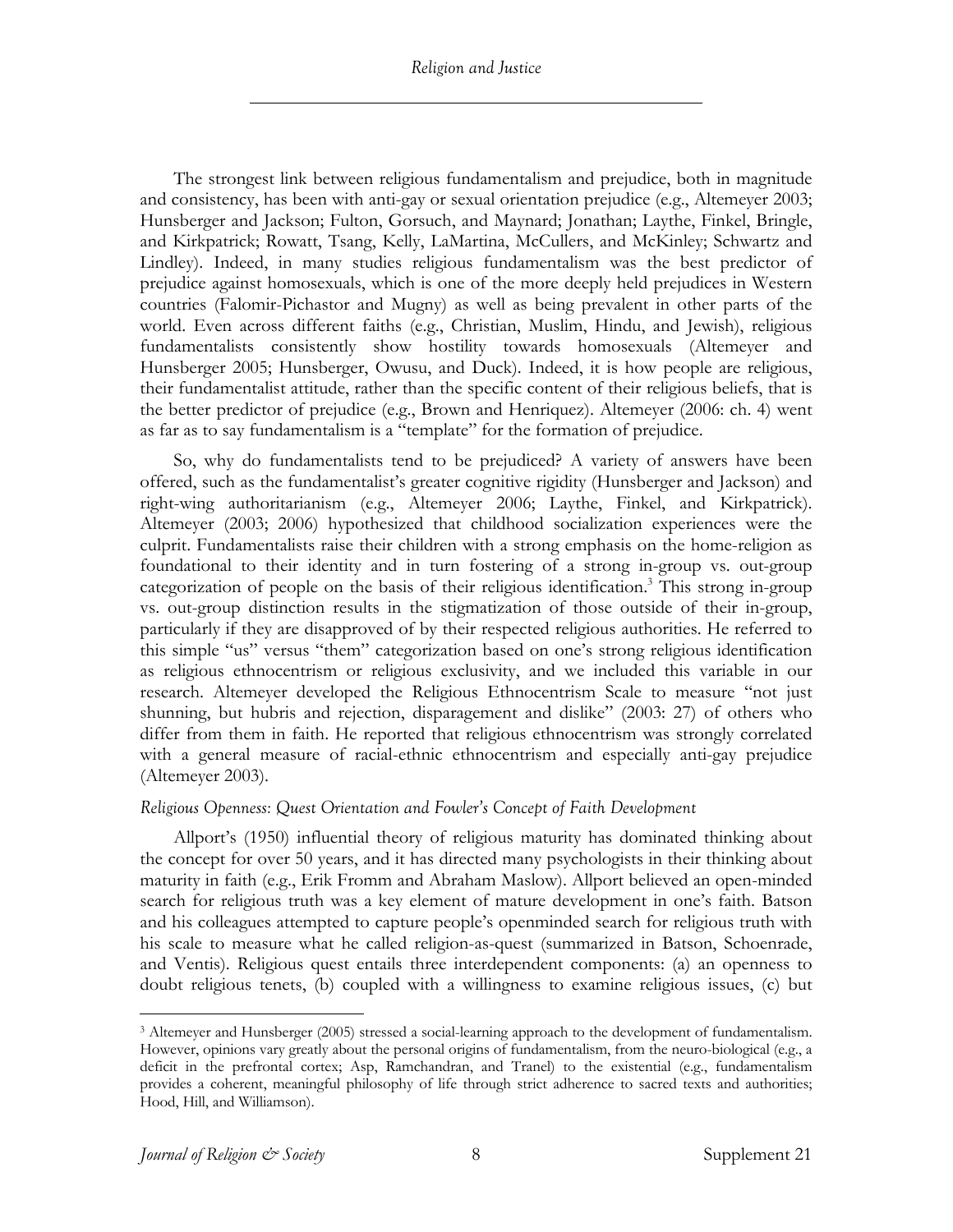without reducing their inherent complexity. A quest orientation involves the search for understanding, but also the acceptance that an absolute "Truth" about faith issues may never be known. Note religion-as-quest is the antithesis of fundamentalism's absolutism and rigidity.

Empirical studies consistently show the quest orientation is linked to decreased prejudice, regardless of whether the prejudice was measured directly or indirectly (i.e., direct self-report or with an implicit association test), and regardless of whether the target of the prejudice was proscribed (i.e., explicitly prohibited) or non-proscribed (i.e., endorsed or at least allowed) by their religion (Batson and Stocks). Indeed quest orientation is associated with lower levels of prejudice against a wide variety of targets, including ethnic minorities, homosexuals, members of other religious denominations, and even atheists (e.g., Altemeyer and Hunsberger 1992; Duck and Hunsberger; Herek; Polinska; Rowatt, Franklin, and Cotton). Furthermore, the decreases in prejudice connected to higher levels of quest are genuine, and not simply the desire to avoid appearing prejudiced in the eyes of others, as seems to be the case with intrinsic religiousness, described later. Indeed, the quest orientation has come the closest to supporting Allport's powerful and profound claim that religion can serve as a bulwark against prejudice (1954).

A prominent theory of religious and faith development, one that has influenced theology and the psychology of religion for almost 40 years, is Fowler's faith development theory (Fowler; see Fowler and Dell for his most updated statement of the theory). Fowler and his intellectual descendants (e.g., Streib; Streib and Keller) have developed a theory of how individuals evolve in their faith and make sense of life's existential challenges.

According to faith development theory, faith provides meaning to our personal experiences, relationships, and identity. As people age and develop they may, or may not, progress through various stages of faith. Faith Stages 3 and 4 are of greatest relevance to our focus on religious openness and prejudice. Stage 3, called Mythic-literal faith, is a committed, consensually-oriented faith that is characterized by a strong but tacit and unexamined system of beliefs. This stage represents an outer-directed, social conformity orientation to faith issues that is common among adolescents and is similar to intrinsic religiosity's "settled orthodoxy" (Wulff: 292). Stage 4, Individuative-reflective faith, stands in stark contrast to Stage 3. It is a product of greater cognitive complexity that includes the development of a critical reflection about one's beliefs that is coupled with greater self-determination or selfselection of beliefs.<sup>4</sup>

Two studies in particular have examined the connection between faith development and prejudice. Crownover used the Faith Development Scale (FDS) (Leak, Loucks, and Bowlin), and found the higher one scored in faith development the lower one scored on measures of

<sup>4</sup> With the possible exception of Stage 6 faith, it appears that growth toward a mature faith is compatible with Batson's concept of quest religiosity (i.e., growth in flexibility and complexity coupled with an objective, selfcritical focus). Fowler has clearly stressed the essential role of struggle and doubt as an inherent part of faith development (31 and 38). There are theoretical connections between aspects of quest religiosity and more mature stages of faith development, such as Fowler's Stage 4 (180) and Stage 5 (186) faith. For these reasons we used scales to measure quest and faith development as manifest, observable indicators of religious openness.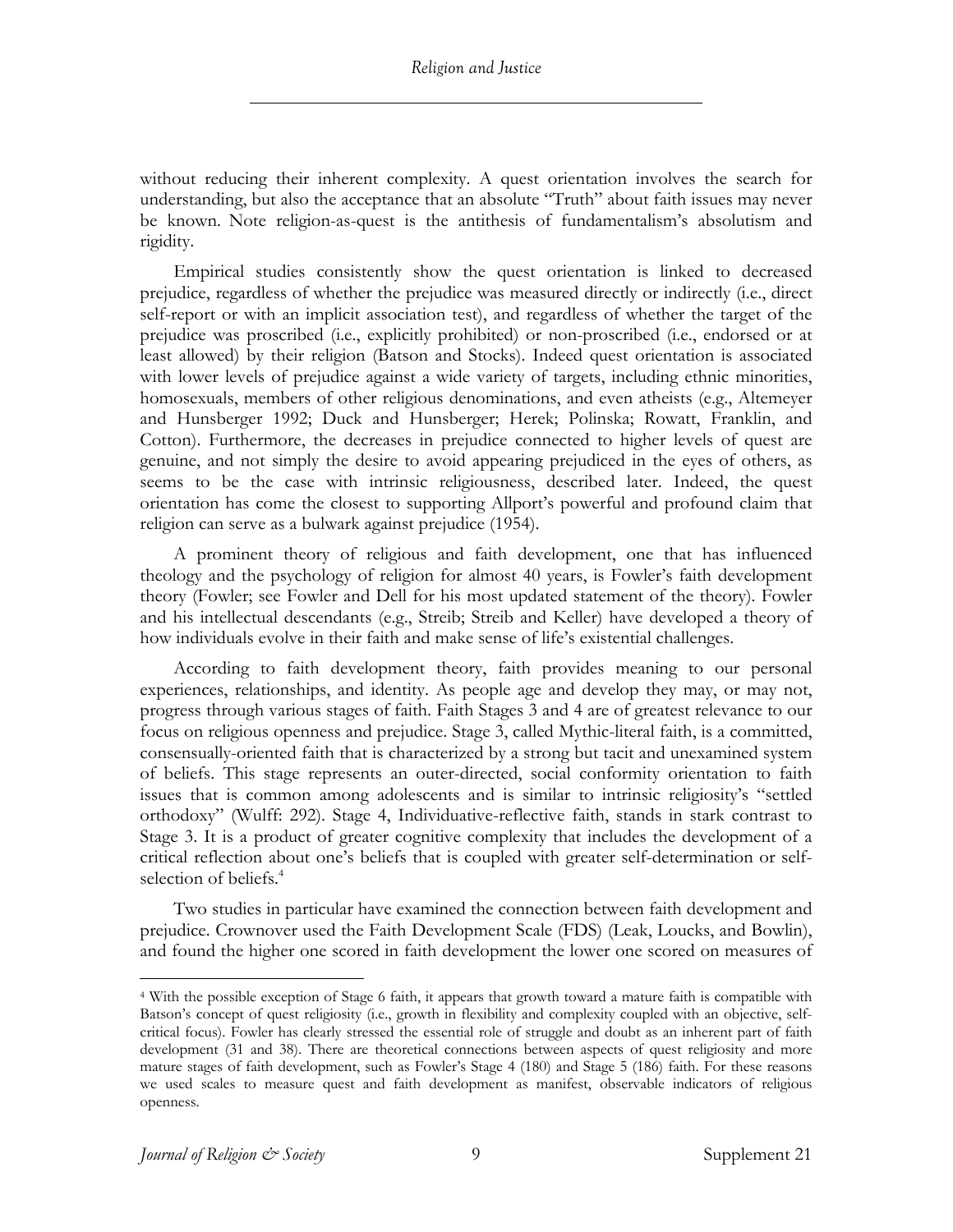fundamentalism and Christian orthodoxy. She also found higher scores in faith development were associated with lower levels of racial prejudice, but surprisingly was unrelated to prejudice against women or homosexuals (i.e., faith development did not reflect a generalized tolerance toward all minorities). Leak and Finken, using a structural equation modeling analysis, found that higher levels of religious openness, assessed by the Quest Scale and the FDS, was associated with lower levels of anti-Black, anti-Muslim, and anti-gay prejudice.

## *Religious Commitment*

Research involving religious commitment has produced some of the most complex findings in the psychology of religion. Religious commitment concerns such things as how devoted one is to his or her religious life or the importance and sincerity with which beliefs are held. Allport (1959) proposed a distinction between extrinsic religiosity (ER; i.e., religion is a means to non-religious ends, such as social acceptance or to fit in socially in one's community) versus intrinsic religiosity (IR; i.e., religious commitment; religion is embraced as an end in itself, and it becomes the central, guiding, or internalized "master motivation" in the life of the person). Literature reviews by Batson, Schoenrade, and Ventis, as well as by Wulff, found a strong trend for high extrinsic religious people to be more intolerant and prejudiced than high intrinsic religious people (in 39 of 41 studies reviewed by Batson et al.). Donahue's meta-analysis also found extrinsic religiosity was strongly associated with increased racism, while intrinsic religiosity was often associated with decreased racism. Unfortunately, progress has been limited because IR is related to socially desirable responding (Leak and Fish 1989; Sedikides and Gebauer). So it is possible that when an IRtolerance link has been found, it may be only a product of impression management, either in the form of conscious and strategic self-presentation or unconscious self-enhancement or self-deception (cf. Batson and Stocks).

Recent research has added more complexity to our earlier understanding of the link between IR and facets of prejudice. Specifically, the relationship is moderated by other factors. One important consideration is whether or not prejudice against a particular group is actively discouraged or proscribed by the religious teachings of one's faith, or if, instead, it is supported or at least tolerated by their religion. For example, mainstream contemporary religions consistently preach against racial prejudice, while often tacitly encouraging anti-gay prejudice based on tradition and scripture (Miller and Romanelli; Morrow). For proscriptive prejudices like racism, devoutly religious people report lower levels of prejudice (e.g., Fulton, Gorsuch, and Maynard). Importantly, the decrease in proscriptive prejudice associated with high levels of IR is quite small in magnitude (e.g., Donahue) and again may be triggered by "a desire to avoid *appearing* racially prejudiced than with a genuine reduction of prejudice" (Batson, Schoenrade, and Venis: 326, italics in the original). However, when it comes to relatively non-proscriptive or permissible prejudices, such as anti-gay prejudice, those higher in intrinsic religiosity have been found to have higher levels of both implicit (unconscious and powerful) and explicit (easy to articulate and bring into conscious awareness) prejudice (e.g., Duck and Hunsberger; Tsang and Rowatt) . These and other finding have prompted one prominent scholar to lament that inconsistencies in the IR-prejudice relationship, and to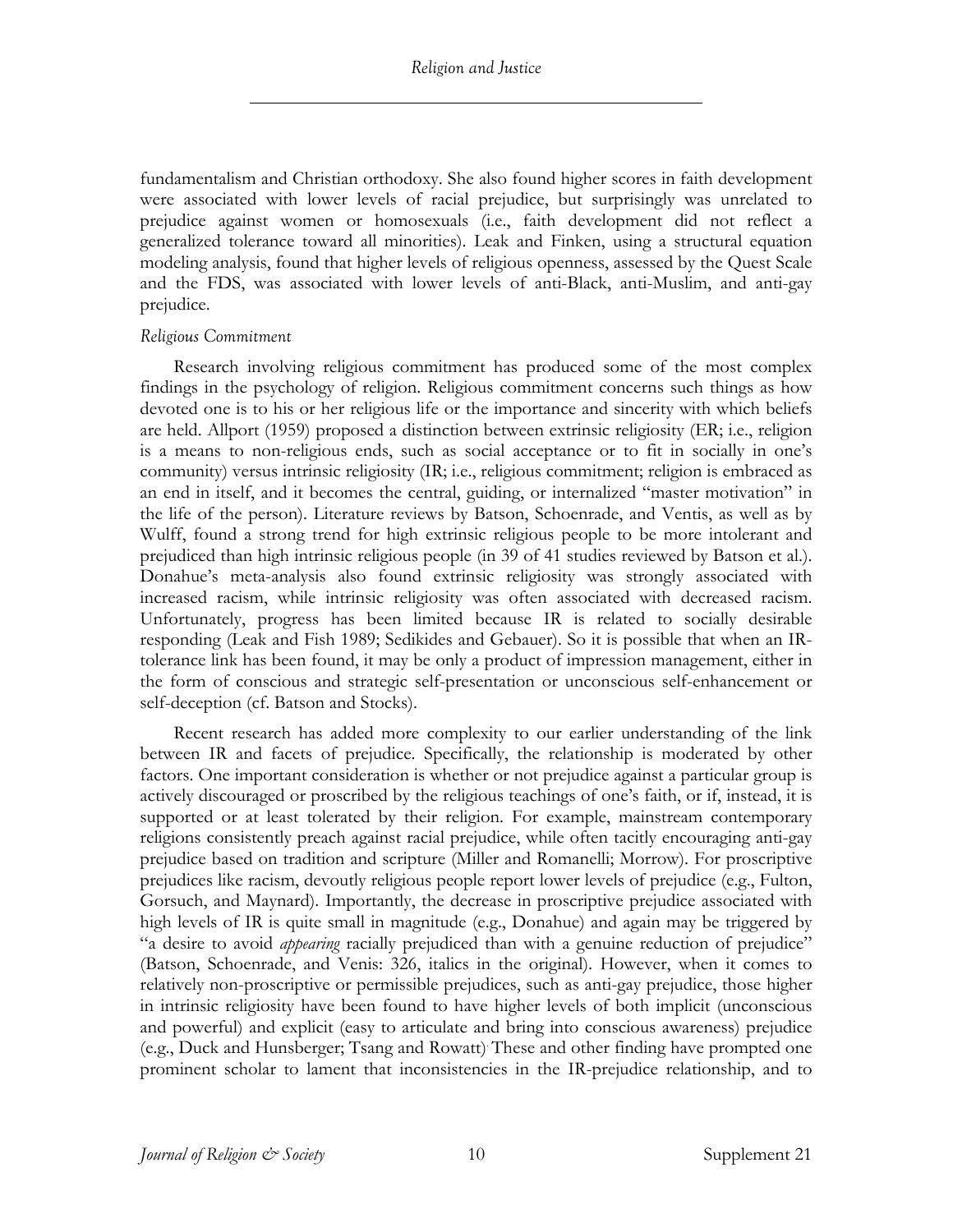state they are "hardly surprising" and that it is "not unusual for statistical trends inexplicitly to reverse themselves" (Wulff: 233).

We believe these inconsistencies stem from methodological flaws in previous research that often examined only a few facets of religiosity and have treated them as separate and unrelated forms of religiosity. In our research we strove to consider a wide range of religiosity variables, as well as multiple forms of outgroup prejudice, and examined the intercorrelations among these variables. In this way we hope to develop a clearer understanding of the complex relationships between religion and prejudice.

## **The Present Study**

Progress in the psychology of religion has been hampered by too many piece-meal studies. For example, some researchers have used one religious variable, such as Christian orthodoxy, to predict several types of prejudice. Other researchers have used several different ways of being religious to predict one or two types of prejudice.

Our study integrates four important types of personal religiousness to predict and thus understand four important types of prejudice. However, the major value of our study rests on two pillars. First, we examined an important but largely neglected aspect of religiousness: religious ethnocentrism (RE). This variable is strongly connected with religious fundamentalism, but is nevertheless conceptually distinct from it (i.e., they are similar but not interchangeable). Because religious ethnocentrism (RE) is strongly related to fundamentalism, and fundamentalism is strong linked with various prejudices, RE should also be a strong predictor of religiously-based prejudices. Second, we included a rarely examined type of prejudice, especially in the psychology of religion literature: anti-poor prejudice or prejudice against those perceived by some as drains on societal resources. The poor in general are often viewed as lower in status and competence, but also as lower in interpersonal warmth and trustworthiness, than our other three groups: Blacks, homosexuals, and Muslims (Fiske, Cuddy, Glick, and Xu). These negative perceptions of the poor along both of the dimensions often lead to strong prejudice (Fiske, Cuddy, Glick, and Xu). Hence, our study examined two traditional forms of prejudice in the psychology literature (anti-Black and anti-gay), as well as two increasingly important prejudices that require further study (anti-Muslim and anti-poor).<sup>5</sup>

# **Method**

# *Participants and Procedure*

The initial pool of participants ( $N = 529$ ) was recruited from among Creighton University undergraduate students in Omaha, Nebraska, USA, for a study on "personality and social attitudes." Selected for analysis were those students who reported themselves: (a) theists (i.e., they chose either believing in a personal God or believing in God as a transcendent life-force, and removing self-reported atheists and agnostics), (b) race other than black, and (c) heterosexuals. These selections were done because most of the religious

<sup>&</sup>lt;sup>5</sup> There has been anti-Muslim prejudice for over a millennium, but it has only recently been a focus of understanding in the psychology of prejudice and stereotyping. Anti-poor has always been with us as a more hidden prejudice, and it is only within the past 10-15 years that psychologists have hoped to find its roots.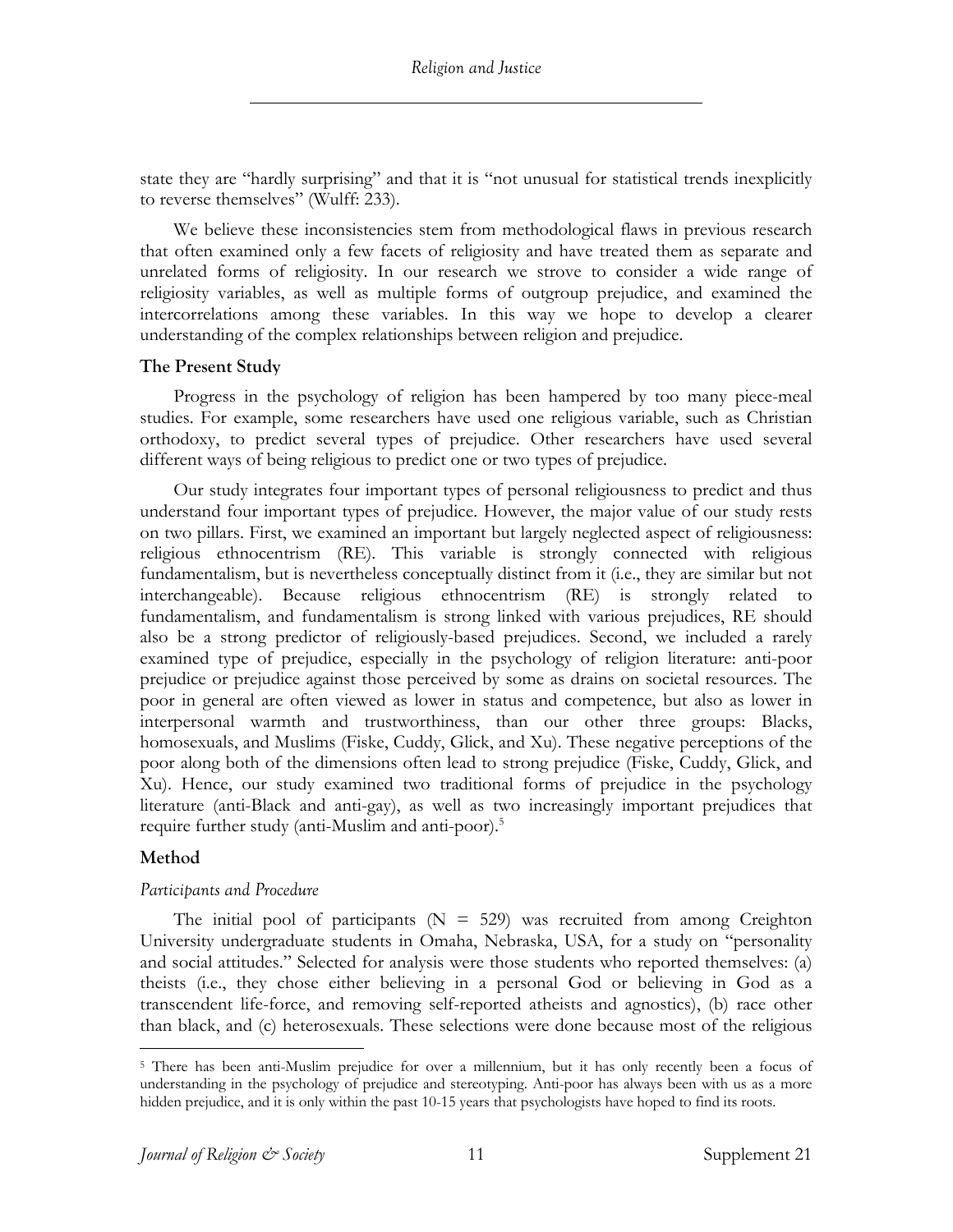scales (e.g., fundamentalism and commitment) presume some belief in the transcendent (see Batson, Schoenrade, and Ventis for a further justification of this selection rationale). It was also considered important to remove Blacks and non-heterosexuals because of the use of attitudes towards homosexuals and Blacks used in this research. In addition, one extreme outlier was removed.

The final sample ( $N = 429$ ) was composed of 56% women and 44% men, with a mean age of 20.0 years (standard deviation = 2.4, range 17-48). The majority were Catholic (62%) and the rest primarily from various Protestant denominations. The vast majority of participants were white, followed by Asian, and Hispanic (82%, 10%, 3%, respectively, with other  $= 4\%$ ). The reported modal family income was  $> $90,000$ .

These students anonymously completed a booklet of randomized measures in groups of 10-15. The materials took approximately 60 minutes to complete.

#### *Instruments*

*Religious fundamentalism*. Fundamentalism was assessed with Altemeyer and Hunsburger's (cited in Altemeyer 1996) 20-item Religious Fundamentalism Scale (coefficient alpha, or a, measures internal consistency reliability and the higher the number, from 0 to 1.0, the more reliable a scale is; in Altemeyer's research it was  $\alpha = .91$ ). A sample item from the scale is: "God has given mankind a complete, unfailing guide to happiness and salvation, which must be totally followed." This scale is among the most frequently used and respected in the study of religious fundamentalism in psychology.

*Religious ethnocentrism*. Altemeyer (2003), building on the work of others in the realm of religious insularity or religious exclusivity, developed the 16-item Religious Ethnocentrism (RE) scale ( $\alpha$  = .92). It measures prejudicial attitudes towards others who hold religious beliefs at variance from one's own, such as atheists and persons of "other religions." Altemeyer claims the scale "captures not just shunning, but hubris and rejection, disparagement and dislike" (2003: 11) of others who hold alternative beliefs from one's own. It is also considered a measure of religious prejudice. A sample item is "Christian prayer (and only Christian prayer) should be said in our public schools."

*Religious openness*. We used two scales to assess religious openness. Mentioned above, quest represents an openminded search for religious or existential truth. We used a shortened, 12-item version of Altemeyer and Hunsberger's Quest scale (1992). This version of the scale has high internal consistency ( $\alpha$  = .88). A sample item from the scale is: "Religious doubt allows us to learn."

Another indicator of openness, faith development, was measured with the Faith Development Scale (FDS) (Leak, Loucks, and Bowlin;  $\alpha = .73$  in this research). The FDS is an 8-item, forced-choice measure of global faith development or faith style. For each item, one response option reflects Stage 4 or Stage 5 (higher) faith development, while the other is keyed for Stage 2 or 3 faith development. The validity of this scale has been established in several studies (Leak 2003; 2008). The correlation between Quest and the FDS was .64. A sample item subjects choose between is: (a) "I believe that my church offers a full insight int what God wants for us and how we should worship him"; (b) "I believe my church has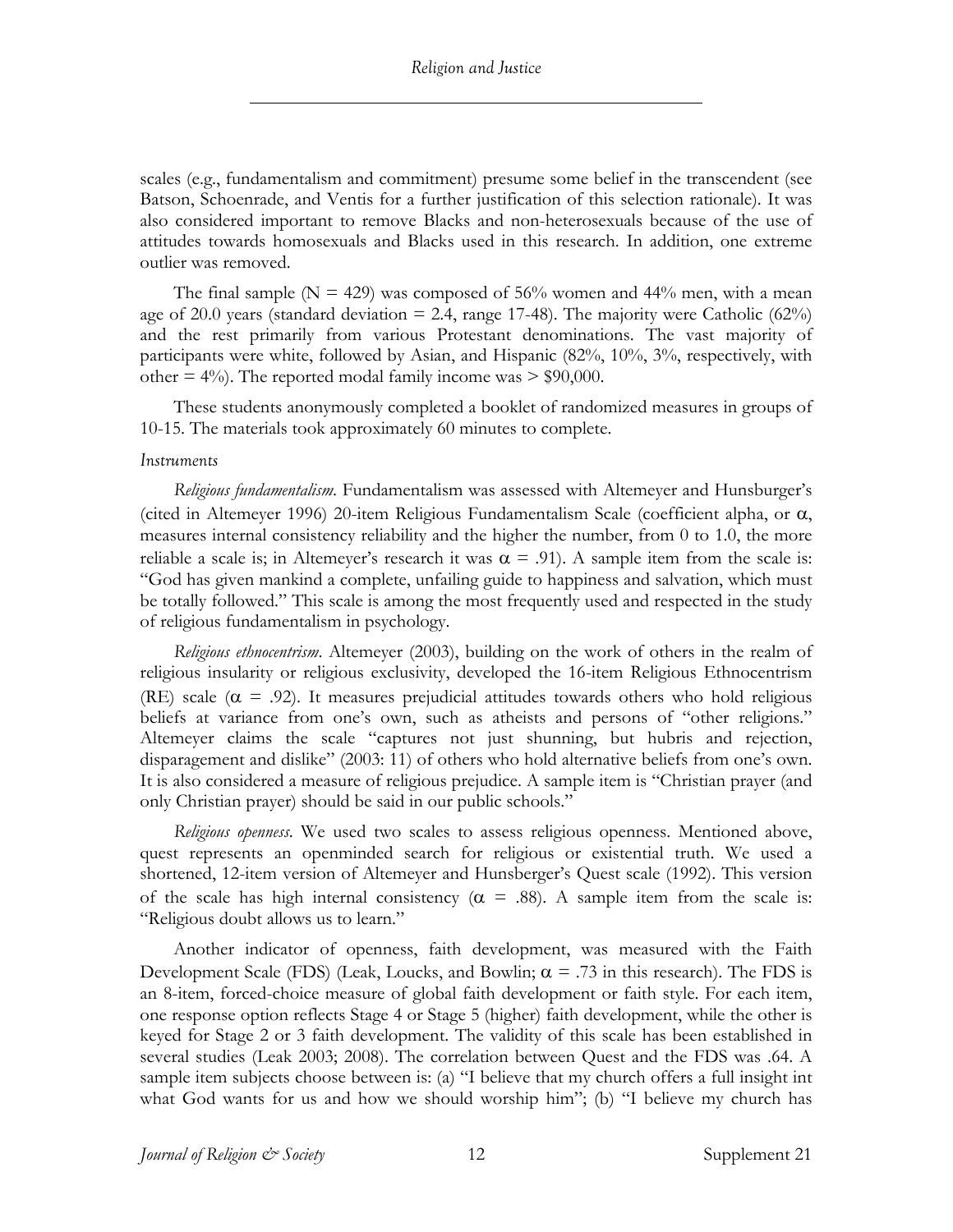much to offer, but that other religions can also provide many religious insights." The two separate measures of openness were standardized and summed to provide a composite index of religious openness.

*Religious commitment*. The importance one places on their religion was measured with two scales. One was Gorsuch and McPherson's 9-item revision ( $\alpha$  = .83) of the Allport and Ross) Intrinsic Religiosity (IR) scale. The IR scale was used because of its frequent deployment in psychology of religion research and because there is good evidence that it measures a limited aspect of Allport's conceptualization of religious maturity: devout religious commitment and the importance one places on religion in life (Wulff).

Leak and Fish developed and validated a scale to measure Allport's conceptualization of religious maturity (1999). Factor analysis (Leak 2002) yielded 4 factors; the first factor has 8 items and was labeled Master Motive (MM;  $\alpha$  = .91). Master motive was Allport's term for a person with a strong, internalized, religious commitment and who has religion as the fundamental or "master motive" in their life. The correlation between IR and MM was .81. A sample item is: "Religion is the major framework or perspective I use in ordering my life." The two scales were standardized and combined into a religious commitment variable.

## *Prejudice Measurement*

*Sexual orientation or anti-gay prejudice*. This was assessed with the 12-item Attitudes toward Homosexuals scale (ATH) (Altemeyer 1988). The ATH assesses hostility toward homosexuals, with scale items dealing with "condemning, vindictive, and punative sentiments toward gays" (167). Participants responded using a 5-point rating scale anchored by strongly disagree and strongly agree ( $\alpha$  = .90). A sample item from the scale is: "I won't associate with known homosexuals if I can help it."

*Anti-Black prejudice*. This was measured with Pettigrew and Meertens's scale that contains items reflecting both subtle ("modern") and blatant anti-Black racism ( $\alpha$ s = .74 and .65, respectively). The statements were answered on a 4-point scale ranging from strongly disagree to strongly agree, and they were standardized and summed to provide an index of racial prejudice. The correlation between the blatant and subtle racism scales was .62. A sample blatant item is: "Blacks have jobs that the Whites should have."

*Anti-Muslim prejudice*. Altemeyer (1988) developed a "posse" scenario to assess extreme hostility and discriminative tendencies against various groups. Our research modified one of his scenarios that asked how far the participants would be willing to go toward the repression and persecution of Muslims, if asked to do so by their government (i.e., a legitimate authority). Students responded to 7 items or dimensions that ranged from indicating relatively mild anti-Muslim prejudice ("I would tell my friends and neighbors it was a good law") to extreme anti-Muslim hostility ("I would support the execution of leaders in the Muslim faith if the government insisted it was necessary to protect America"). Each of the statements dealing with their reactions to the anti-Muslim law was answered on a 7-point scale from extremely untrue of you (1) to extremely true of you (7). These responses were aggregated to form the measure of anti-Muslim prejudice ( $\alpha$  = .85). This approach to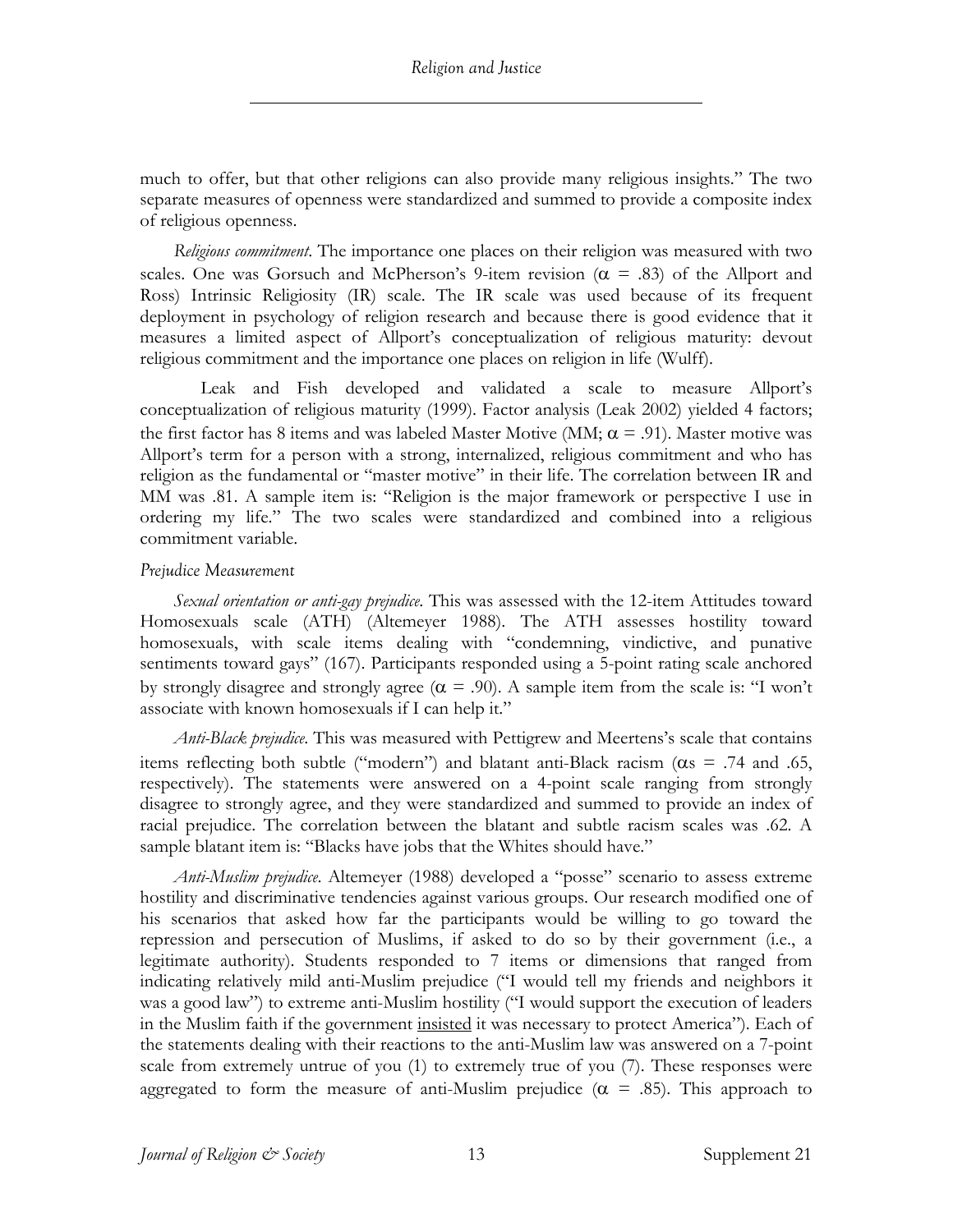prejudice measurement is similar to recent work on radical responses to Muslim immigration (Sturmer, Rohmann, Froehlich, and van der Noll).

*Anti-poor prejudice*. Participants responded to two low SES target groups: how hostile they felt towards homeless people and how hostile they felt towards people on welfare (from  $1 =$  not at all hostile to  $5 =$  very hostile). These responses were combined to form the measure of anti-poor prejudice ( $\alpha$  = .65).

#### **Results**

#### *Preliminary Analysis*

Prior to multivariate analysis, the data were evaluated for violations of univariate and multivariate assumptions and for the presence of outliers. No variables had skew or kurtosis values > 2.0 and thus no data transformations were made. No outliers required deletion.

#### *Correlational Analysis*

Bivariate Pearson correlation coefficients, r, convey the strength of association or relationship between two variables. The higher the absolute value of r, the stronger the variables are connected and, as a consequence, the better one can predict one variable from the other.

Table 1 shows the correlations between the religiousness variables and the prejudice variables. In contrast to some studies (e.g., Kirkpatrick 1993) fundamentalism's link with prejudice was highly dependent on the target of prejudice. Its relationships ranged from essentially zero with societal drains  $(r = .04)$  to a strong relationship with sexual orientation prejudice ( $r = .57$ ,  $p \le .001$ ). These correlations show that fundamentalism is unconnected with prejudice toward the poor, but significantly though weakly associated with more anti-Black prejudice. This outcome is consistent with the idea that the degree of prejudice depends on how threatening those groups are perceived to be (Leak, Budesheim, Moreland, and Finken), and that the poor and Blacks are not perceived as particularly threatening to mainstream Christian or dominant American cultural values – and thus love of neighbor in these circumstances can be taken seriously by fundamentalists.

*Table 1. Pearson Correlations Between the Religious Variables and the Prejudice Variables*

| Variable                 | Anti-Black | Anti-Muslim | Anti-Gay | Anti-Poor  |
|--------------------------|------------|-------------|----------|------------|
| Religious Fundamentalism | $.14**$    | $28***$     | 57***    | .04        |
| Religious Ethnocentrism  | $33***$    | $47***$     | $.67***$ | $.10***$   |
| Religious Commitment     | $-.04$     | .07         | $.30***$ | $-.09\tau$ |
| Religious Openness       | $-11*$     | $-30***$    | $-50***$ | $-.10*$    |

 $\tau_p$  < .10  $\tau_p$  < .05.  $\ast\tau_p$  < .01.  $\ast\ast\tau_p$  < .001

Religious ethnocentrism (RE) had the same pattern of correlations with prejudice variables as did fundamentalism, but in each instance the correlations were larger in magnitude and more significant in each instance. The correlation values ranged from small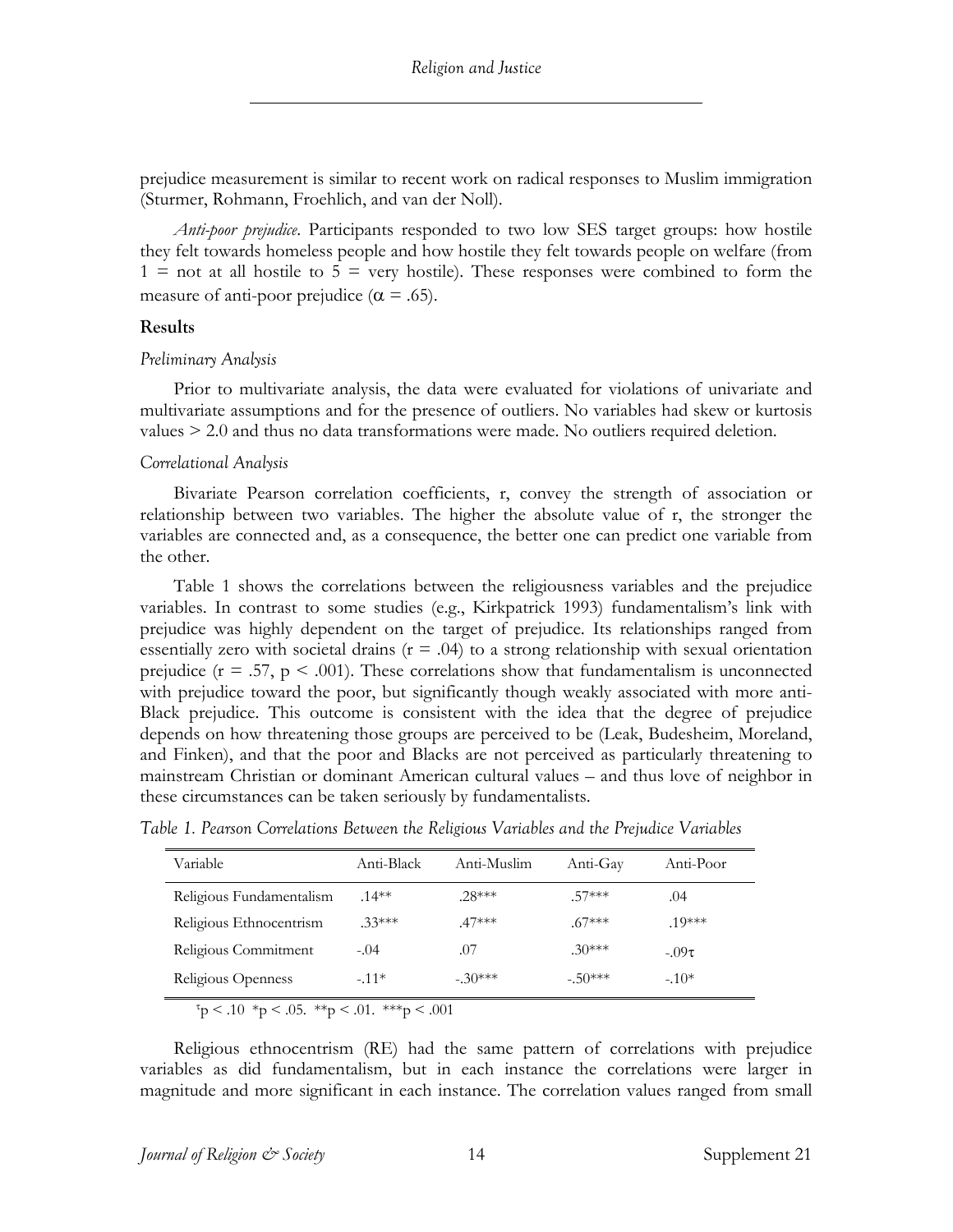but statistically significant,  $r = .19$ ,  $p < .001$  with anti-poor prejudice, to correlation values large in magnitude,  $r = .67$ ,  $p < .001$ , with anti-gay prejudice. This pattern is what one would expect if RE was the underlying reason for the link between fundamentalism and prejudice (Leak, Budesheim, Moreland, and Finken).

Religious commitment, a combination of the intrinsic religiosity scale and master motive scale, was significantly correlated with only anti-gay prejudice  $(r = .30, p < .001)$ . As mentioned in the introduction, religious commitment has a mixed association with different types of prejudice, but one constant has been the association between religious commitment with anti-gay prejudice, a non-proscribed prejudice against a group derogated by mainstream society (Duckitt and Sibley 2007).

Finally, the introduction documented the frequently found and robust connection between tolerance and those who achieve higher levels of faith development and form their religious beliefs as part of a search or quest for religious truth. The one exception is that questers are intolerant of others who are themselves intolerant. The composite measure of religious openness – a combination of the Faith Development Scale and Altemeyer's Quest scale – was significantly and negatively correlated with all four prejudice measures. That is to say, the higher people scored in religious openness, the less prejudiced they were toward each of the four groups. The correlations between religious openness and anti-Black and anti-poor prejudices were statistically significant but small in magnitude, explaining only 1% of the variance in each of these two prejudices. However, the correlations between religious openness and with anti-Muslim and anti-gay prejudice were notably larger in magnitude ( $rs =$ -.30 and -.50, ps < .001, explaining 9% and 25% of the variance in these judgments, respectively), indicating significantly greater tolerance toward these groups. Consistent with earlier work by Batson, Schoenrade, and Ventis, religious openness here was associated with tolerance generally, and especially tolerance toward potentially threatening and often derogated minority groups.

The relationship between personal religiousness and prejudice is not simple. At this point, our data support three conclusions: (a) some forms of personal religiousness (religious openness) militate against feelings of hostility and prejudice toward outgroups; (b) other forms of religiousness (religious fundamentalism and religious commitment) seem to "green light" prejudice toward some target groups (e.g., homosexuals) but not others (e.g., the poor); and (c) and at least one form of religiousness (religious exclusivity) is associated with greater prejudice toward every outgroup we examined.

## *Multiple Regression Analysis*

Multiple regression is an extension of bivariate correlation and regression. The advantages of multiple regression analyses over bivariate analyses are two-fold. First, adding multiple predictors or independent variables simultaneously can result in a higher overall relationship with the outcome or dependent variable, and that translates into an increase in predictive accuracy for that outcome variable. Second, this statistical technique can evaluate and isolate the unique contribution of each predictor variable by simultaneously holding constant or statistically controlling for the impact of the other predictors on the outcome variable. So, for example, we can assess the unique contribution of openness to the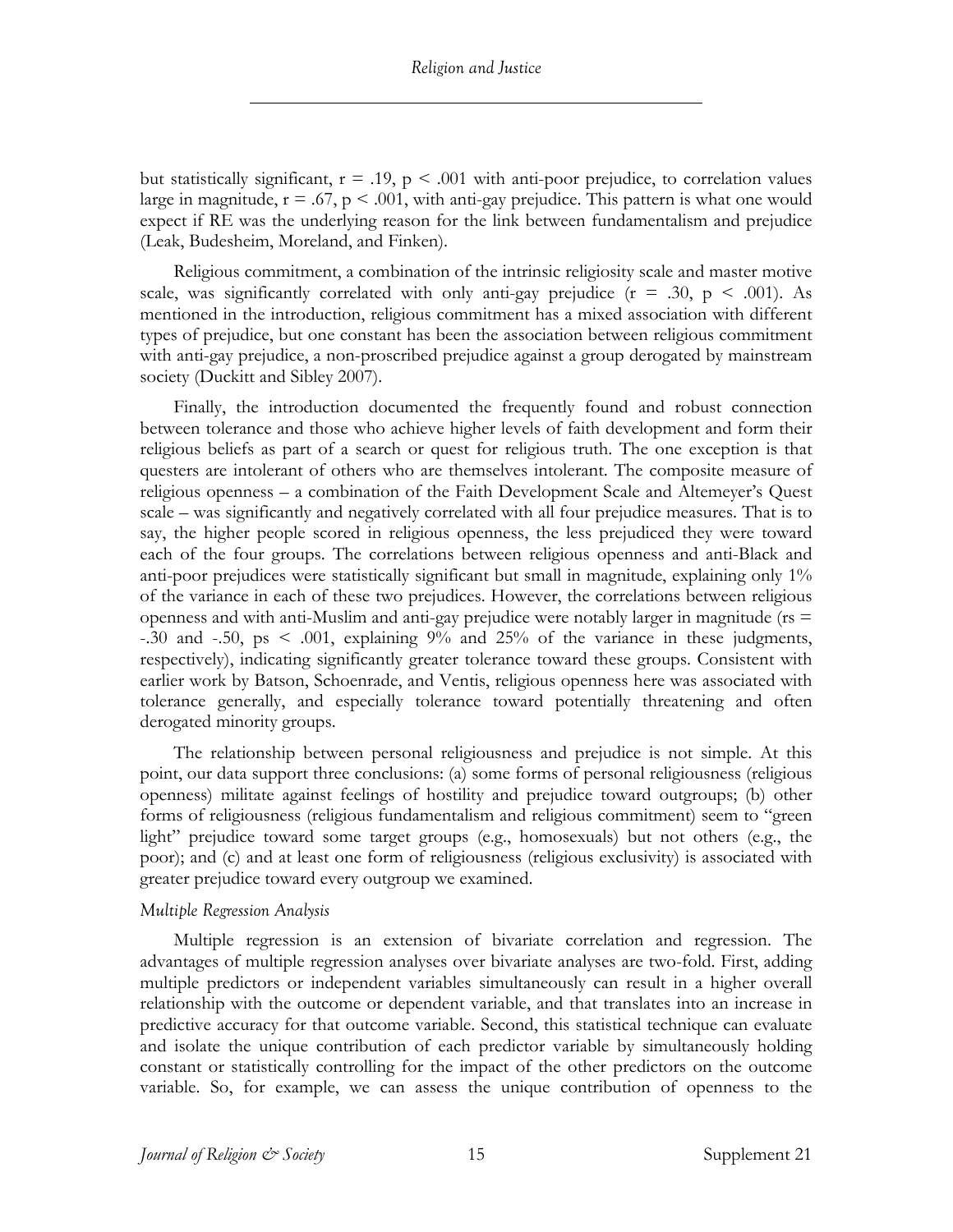prediction of prejudice, uninfluenced by the other three religious variables. The size of the contribution is indexed by beta weights  $(\beta)$  that can range in value from 0 to 1.0.

Table 2 shows the contribution of each religious variable to the prediction of each prejudice variable. The impact of fundamentalism on anti-Muslim and anti-gay prejudice is dramatically reduced in the multiple regression analysis, and the relationships become trivial, when the other predictors are controlled. This suggests a diminished role for fundamentalism per se in explaining prejudice, and that the fundamentalism-prejudice link is explained by other religious characteristics.

|                                    | Anti-Black<br>Prejudice | Anti-Muslim<br>Prejudice | Anti-Gay<br>Prejudice | Anti-Poor<br>Prejudice |
|------------------------------------|-------------------------|--------------------------|-----------------------|------------------------|
| Variable                           | β                       | β                        | β                     | β                      |
| Religious<br><b>Fundamentalism</b> | $-.07$                  | $-14\tau$                | $.14*$                | $-.19*$                |
| Religious<br>Ethnocentrism         | $.52***$                | $.58***$                 | .55***                | $.36***$               |
| Religious<br>Commitment            | $-23***$                | $-19***$                 | $-.10*$               | $-19***$               |
| Religious Openness                 | .05                     | $-.14*$                  | $-.11*$               | $-.11$                 |
| R <sub>2</sub> values              | $.16***$                | $.26***$                 | $.48***$              | $.09***$               |

*Table 2. Multiple Regression Analysis of the Prediction of Prejudice from the Religious Variables*

 $\tau_p$  < .10  $\gamma_p$  < .05  $\gamma_p$  < .01  $\gamma_p$  < .001

Something quite different happens when we examine religious exclusivity or ethnocentrism and prejudice. In most cases, the connection (reflected in beta weights) increases when we hold the other factors constant, and all relationships are highly significant. This bolsters Altemeyer's (2003) view that fundamentalism is driven by religious ethnocentrism, but also supports the idea that ethnocentrism could be acting as a statistical suppressor variable. Our data also show that those high in religious ethnocentrism are not just prejudiced against racial, ethnic, and sexual minorities – three groups that might be perceived as either competitive threats (e.g., a threat to one's own group's political power) or cultural threats (e.g., a threat to one's own group's values and traditions). Our research shows for the first time that they also feel hostility toward those who are economically disadvantaged and low in societal status and power. Note the poor can be considered a derogated group, using Duckitt and Sibley's terminology (2007), but they would not be considered a threat to one's in-group – a major foundation of prejudice (Cottrell and Neuberg). The poor are relatively powerless and are often dependent on the benevolence of others. Anti-poor prejudice is the antithesis of the tenets of all major religions. Nevertheless, religious ethnocentrism is associated with such strong "us-versus-them" thinking that it results in significant prejudice toward the poor in spite of the explicit teachings of their faith.

Religious commitment was consistently associated with reduced prejudice. Some studies have found religious orthodoxy and devotion positively linked with prejudice (Wulff), but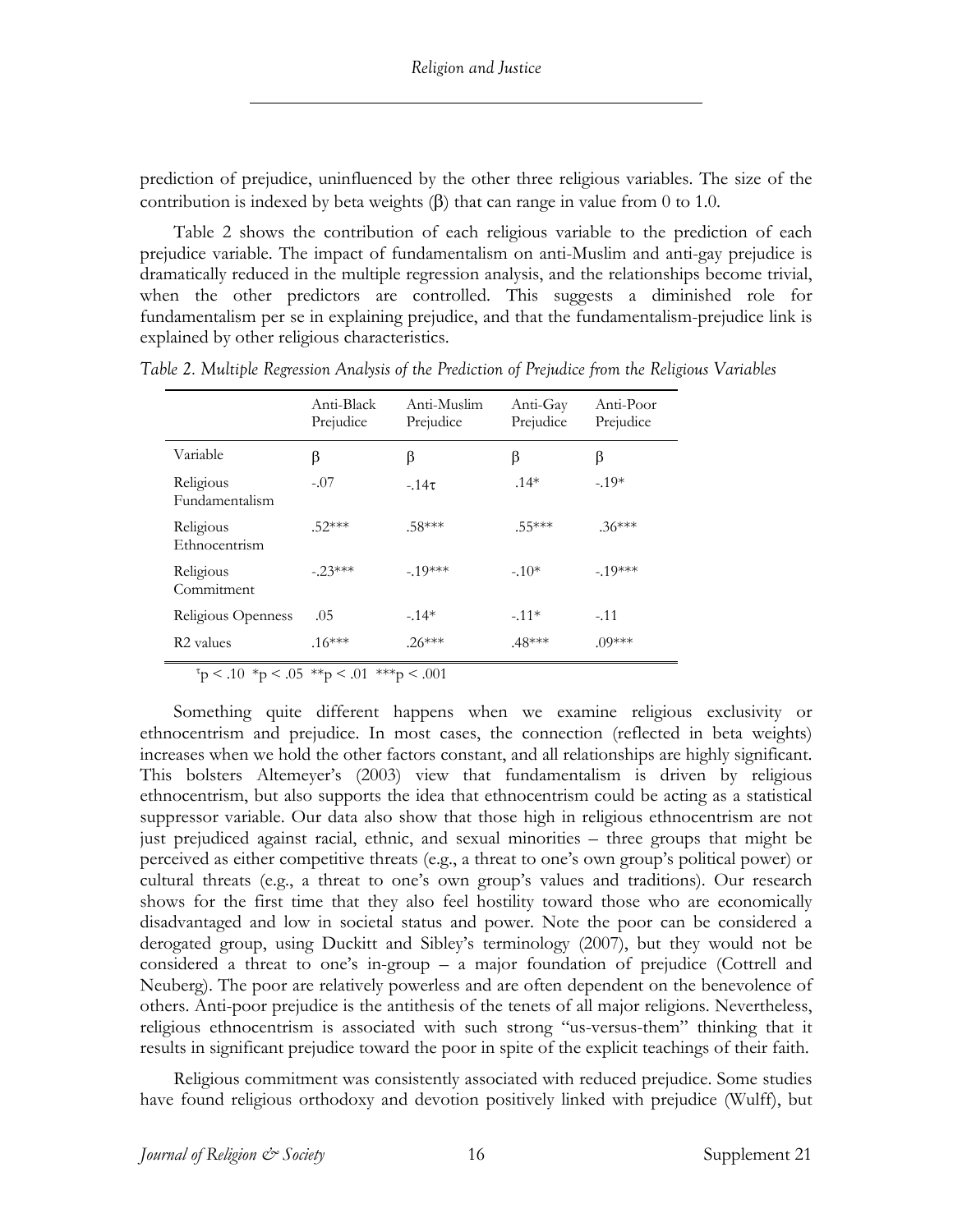when other religious variables are controlled (e.g., commitment's association with fundamentalism) those high in commitment tend to be low in prejudice. This indicates that those earlier studies that found a simple commitment-prejudice link failed to detect the role of fundamentalism or ethnocentrism driving the relationship. In very recent research we have conducted, we used a more sophisticated method of analysis that demonstrates religious commitment increases prejudice only when it leads to higher levels of fundamentalism that in turn leads to higher levels of religious ethnocentrism (Leak, Budesheim, Moreland, and Finken). Unraveling the religious commitment-prejudice knot thus depends on carefully examining several forms of religiosity at once, and carefully examining how each of these interact and relate to different targets of prejudice.

Previous research has consistently shown religious openness to militate against prejudice, often to a strong degree. When openness was combined with other religious variables in a multiple regression approach, openness was then only weakly correlated with prejudice, albeit in a direction consistent with the literature. We were surprised to see openness, when working with powerful variables such as exclusivity, did not contribute in any important way to our understanding of any type of prejudice. This is in stark contrast to the sizeable correlations found for openness with anti-Muslim and anti-gay prejudice in the simple bivariate analysis (see Table 1).

The value or importance of the four religious predictor variables in understanding prejudice is indexed by the size of the multiple correlation,  $\mathbb{R}^2$ , between the set of predictors taken together and each target prejudice. Table 2 shows that variance in prejudice scores accounted for by the religious variables ranged from 9% for anti-poor to a sizeable 48% for anti-gay prejudice (all p-values were significant). The major contributor to prejudice in each instance was religious exclusivity. The religious variables of fundamentalism, commitment, and openness were negatively correlated with or uncorrelated with prejudice, with the exception of the fundamentalism-anti-gay link ( $\beta$  = .14,  $p$  < .05). This suggests two important conclusions: (a) the strength of the religion-prejudice link depends on the target of prejudice, and (b) the strength of the religion-prejudice link depends on how personal religiousness is conceptualized (and measured). In particular, religious openness and commitment are aligned with tolerance and religious ethnocentrism is strongly connected with intolerance, even when the influence of other religious variables were statistically controlled.

# **Discussion of Results**

Our project is one of only a few studies in the psychology of religion that has used Altemeyer's concept and measurement of religious exclusivity or religious ethnocentrism (RE) to understand prejudice. Those high in religious ethnocentrism hold a strong dislike of other religions. Consistent with this we found RE was the only religious variable shown to be a powerful predictor of all types of prejudices we studied (Table 1). The results showed exclusivity predicted prejudice toward a low status group derogated by many in society (the poor) as well as groups perceived as culturally deviant and a potential threat to the status quo (gays and Muslims). If people wanted to catalogue personal religious dimensions that contribute to prejudice, they can put religious ethnocentrism, those with a "We're number 1"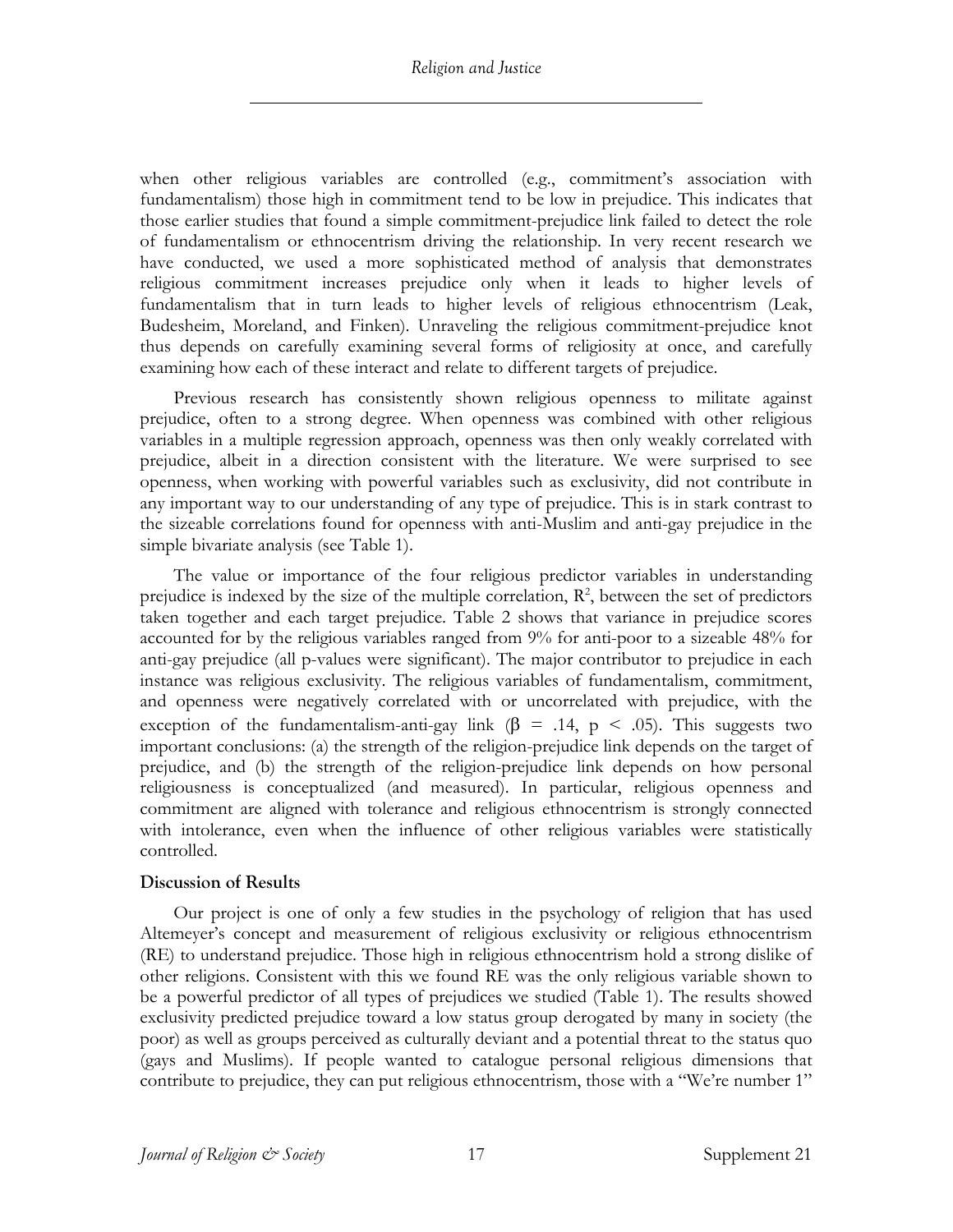ethnocentric attitude, at the top of the list. This previously ignored dimension proved crucial in understanding the psychological roots of prejudice.

What might account for the underlying reason for the RE-prejudice link? Two possibilities come to mind. First, there quite simply is an arrogance or sense of superiority that comes with thinking one's religious in-group is a people favored by God. Despite strict religious teachings to the contrary, it would be hard to be humble and treat others with equality when one sees his or her own religious group as holding the keys to Truth and as especially virtuous and worthy in God's eyes. However, another possibility exists. It may be that RE has a negative impact on tolerance because of a fundamental ideology or personality characteristic. The empirical connection between RE and social dominance orientation (SDO) is approximately  $r = .40$ . Recall from the introduction that those high on SDO favor inequality and are staunch supporters of social and other hierarchies. But there is a darker side to the make-up of the high SDO individual. Altemeyer found them to be high in desire for power, possess a general meanness, and strive for interpersonal dominance (e.g., they agree with this statement: "It's a dog-eat-dog world where you have to be ruthless at times"; 2006: 165). They also are exploitive, manipulative and dishonest (Altemeyer 2006). Possibly RE is just an aspect of a more generalized personal trait of social dominance expressed in a religious realm. From this point of view, the roots of the RE-prejudice connection can be traced to a generalized antipathy toward others who are weak or who may wish to elevate their status in the social hierarchy (e.g., racial or social minorities).

A second important conclusion from our work involves religious fundamentalism, a characteristic of importance to theologians and psychologists interested in religion. Table 1 showed fundamentalists were prejudiced against most groups, and especially those who might be a threat to their value system. However, our research also supports the claims of Laythe, Finkel, and Kirkpatrick, who say that the role of fundamentalism depends on the statistical analysis used and also what variables are included in the analysis. Until the twentyfirst century, most research looked at the fundamentalism-prejudice link in a vacuum, only assessing the bivariate association between them. But this approach also leaves the correlational results contaminated by other personal characteristics (e.g., religious orthodoxy or commitment). Our study suggests a modified role for fundamentalism in understanding prejudice when other dimensions are factored in, as they always are in the real world. Fundamentalism is still important but does not have the role of a direct predictor of prejudice. Rather fundamentalism is important because it plays a key role in the development of religious ethnocentrism, and it is this type of ethnocentrism that seems to be the driver of prejudice. The multivariate analysis revealed several other things including non-significant associations between fundamentalism and prejudice (anti-Black) or only trivial associations, even though significant (anti-gay;  $\beta = .14$ ). Despite decades of research suggesting otherwise (e.g., Altemeyer and Hunsberger 2005; Wulff), fundamentalism per se does not contribute in any meaningful way to prejudice and may actually decrease it (e.g., anti-poor prejudice). A fundamentalist's very strong, even zealous beliefs may not be the problem in and of themselves. Instead, it may be other aspects of religiousness it can spawn – religious ethnocentrism and exclusivity – which ultimately leads to intolerance and hatred of others. In summary, many statements in previous research regarding the connection between fundamentalism and prejudice have been too simplistic or wrong.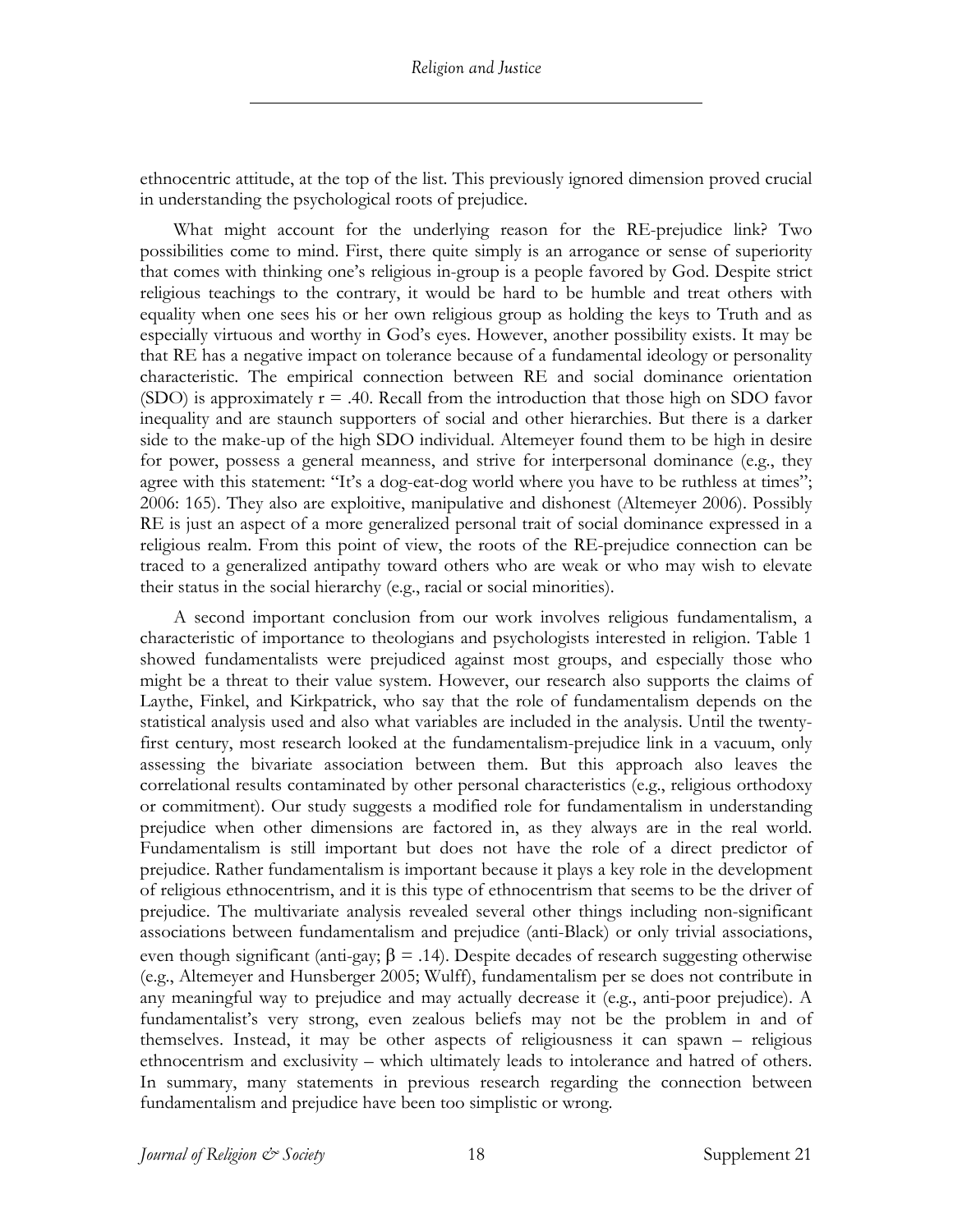Religious commitment is a variable that has vexed psychologists for decades with inconsistent results. Our research, however, provides valuable insights as to why there have been so many contradictory results. Using simple bivariate correlation (Table 1), religious commitment has little to no connections with prejudice, except in the case of sexual orientation prejudice. The commitment-sexual orientation prejudice link has been one of the few recurring findings in the literature. But Table 2 shows that when religious commitment is isolated using multiple regression analysis (the three other religious variables are statistically controlled for), religious commitment is associated with significant reduction in prejudice (i.e., a negative correlation, which translates into increased tolerance), even in the case of sexual orientation prejudice. Colloquially put, it seems religious commitment is not a "bad guy" after all, when he can be removed from a "bad neighborhood" and his association with the "bad influences" known as religious fundamentalism and religious ethnocentrism.

Finally, we must comment on another Janus-faced variable: religious openness. Table 1 replicates the classic finding that religious openness is associated with tolerance toward many traditionally marginalized groups (e.g., more accepting of Muslims than Blacks; Rowatt, Franklin, and Cotton). Religiously open people accept those most in need of acceptance. Perhaps this can be explained by Rowatt et al.'s suggestion that those high in quest and openness are driven by a personal identity with a bedrock foundation based on tolerance (of ambiguity, of uncertainty, of diversity). Finally, we cannot forget that one's methodological approach matters – multifaceted conceptions of religiosity and their relationships with multiple forms of prejudice cannot be adequately analyzed and explained using simple statistical tools. For example, Table 2 reveals that the beneficent associations with tolerance either evaporate (anti-black) or are dramatically attenuated (anti-gay) when other variables are controlled.

## **Conclusions, Implications, and Unmaking Prejudice**

If we step back and look at the big picture, what can we conclude from our results? First, simple statements linking broad and amorphous concepts like "religion" and "prejudice" must be qualified. The present study, along with many others, have shown that the link between religion and a specific prejudice depends on the nature of the religious trait being considered. This can be illustrated best with the two strongest correlates of prejudice and tolerance: religious ethnocentrism and religious openness. Religion can be a force for good by generating tolerance towards ethnic, religious, and sexual minorities. This happens when the broad concept of religion is conceptualized more specifically as religious openness, and the openness-tolerance link is remarkably consistent across both previous studies and across various targets of prejudice. The key role of religious openness supports Allport's famous observation that religion can "unmake" prejudice (1954). However, religion does not always promote tolerance. This appears most clearly with religious ethnocentrism, where religion has become associated with strong in-group versus out-group biases that are the foundation for prejudice. Religion can thus make and unmake prejudice, as Allport theorized, depending on what form of religiousness takes hold.

How might people and society unmake prejudice rather than to create it? Churches would need to be one focus for intervention (Batson and Stocks; Hunsberger and Jackson; Burdette, Ellison, and Hill). Religion has a powerful impact on prejudice, especially in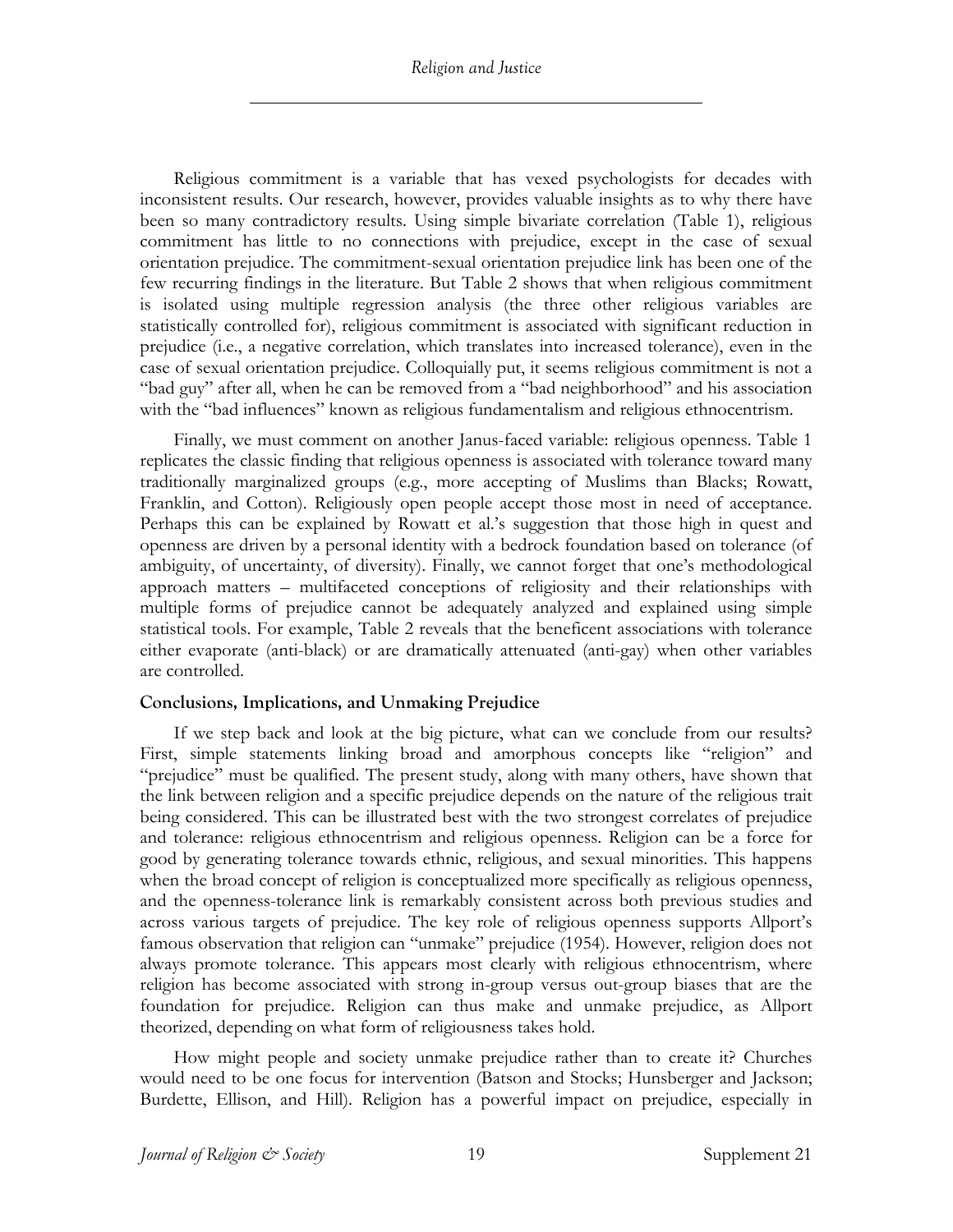developed countries like the United States (Adamczyk and Pitt). In particular, prejudice against homosexuals has been and still is deeply imbedded in many religions. Even while churches are preaching against prejudice directed at people of color, they openly encourage and justify sexual orientation prejudice with biblical verses and sermons (Duck and Hunsberger; Herek; Hoffman et al.; Miller and Romanelli; Morrow). "Opposition to homosexuality may be solidified through interpretive communities, guided by pastors and other religious elites…[it becomes a] code for holding certain social and moral values established within the group" (Burdette, Ellison, and Hill: 193). As a consequence, religious individuals can feel morally sanctified in denying gays and lesbians basic civil liberties, such as the right to marry or even the freedom of speech.

However, there is hope for change and the "unmaking" prejudice among many church goers. Early research on the link between prejudice and religiosity focused on racial prejudice (Herek). It was not so many decades ago that the Bible was quoted for moral justification against mixed marriages and states passed laws prohibiting blacks and whites from marrying. However, the contextual moral landscape has dramatically changed during a relatively short period of time. In general, even conservative fundamentalist churches are now proscriptive about racial prejudice and discrimination (Duck and Hunsberger). And while subtle or covert racism still exists, researchers believe even this implicit prejudice can be reduced, in part, through inclusive religious teachings (Rowatt and Franklin; Rowatt, Franklin, and Cotton; Veenvliet). This notion is consistent with Devine's dissociation model of prejudice that is based on increasing the salience of church norms proscribing prejudice. Recent research focused on sexual orientation prejudice showed promise that it too can be malleable. First, in Europe modernization has played a key role in the social acceptance of homosexuality (Stulhofer and Rimac), and secondly research has demonstrated that even autonomic prejudicial attitudes and behaviors (e.g., anti-gay) can be reduced by activating egalitarian beliefs (Fiske, Harris, Lee, and Russell). Understanding and altering the connection between prejudice and religion is a critical issue world-wide (Rock).

# **Bibliography**

Adamczyk, A., and C. Pitt

2009 "Shaping attitudes about homosexuality: The role of religion and cultural context." *Social Science Research* 38: 338-51.

Agiesta, J., and S. Ross

2012 "AP Poll: Majority harbor prejudice against Blacks." *Yahoo News* (October 27). Available online at www.yahoo.com/news/ap-poll-majority-harborprejudice-against-Blacks-073551680--election.html.

## Allport, G. W.

- 1950 *The Individual and His Religion: A Psychological Interpretation*. New York: Macmillan.
- 1954 *The Nature of Prejudice*. Cambridge: Addison-Wesley.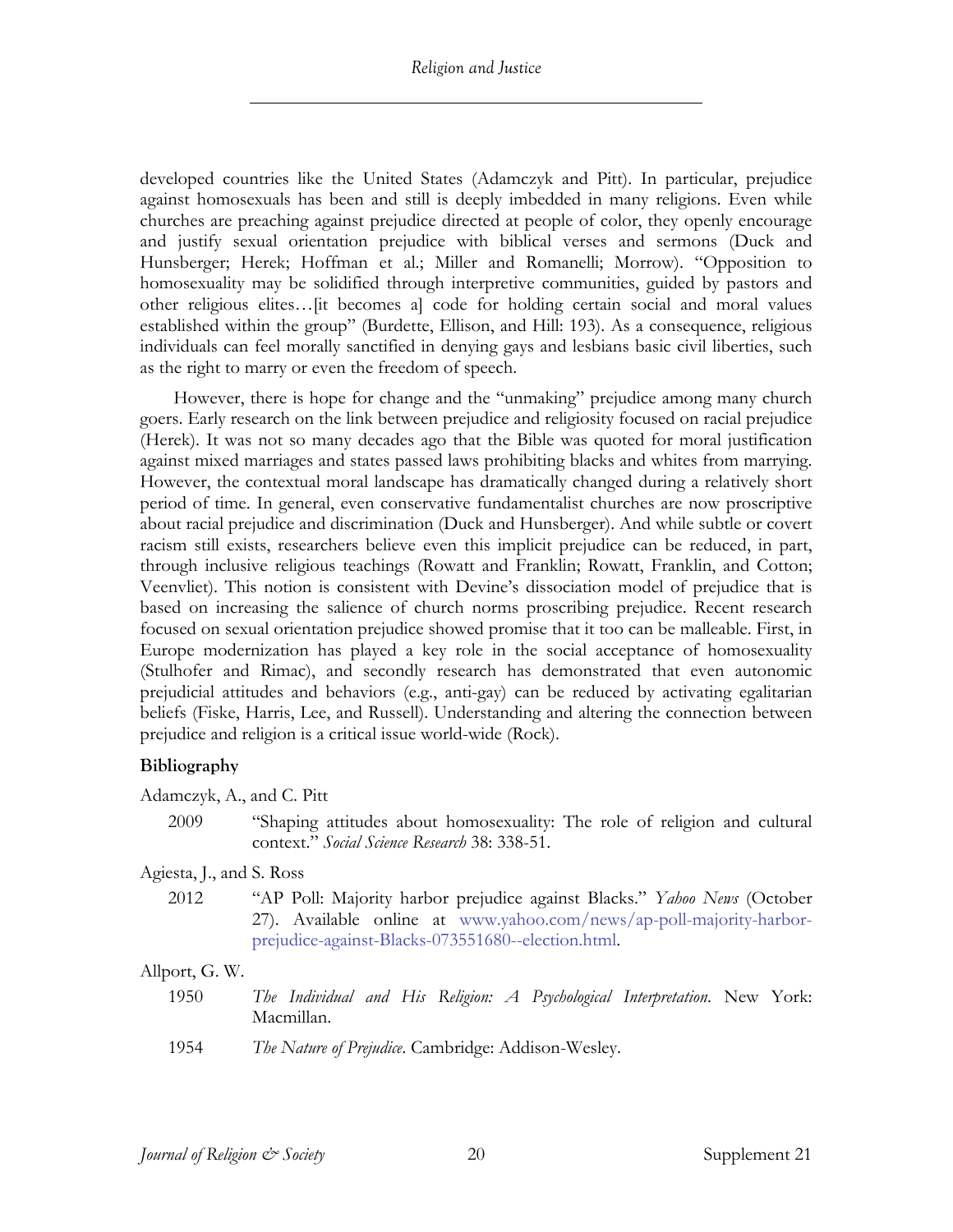| Allport, G., and J. Ross |  |  |  |  |
|--------------------------|--|--|--|--|
|--------------------------|--|--|--|--|

1967 "Personal Religious Orientation and Prejudice." *Journal of Personality and Social Psychology* 5, 4: 432-43. Available online at http://dx.doi.org/10.1037/ h0021212.

Altemeyer, B.

| 1988 |  |  | Right-Wing Authoritarianism. Winnipeg: University of Manitoba Press. |
|------|--|--|----------------------------------------------------------------------|
|      |  |  |                                                                      |

- 1996 *The Authoritarian Specter*. Cambridge: Harvard University Press.
- 2003 "Why do Religious Fundamentalists Tend to be Prejudiced?" *International Journal for the Psychology of Religion* 13: 17-28.
- 2006 *The Authoritarians*. Available online at www.theauthoritarians.com.

Altemeyer, B., and B. Hunsberger

- 1992 "Authoritarianism, Religious Fundamentalism, Quest, and Prejudice." *International Journal for the Psychology of Religion* 2: 113-33.
- 2005 "Fundamentalism and Authoritarianism." Pp. 378-93 in *Handbook of the Psychology of Religion and Spirituality*. Edited by R. F. Paloutzian and C. L. Park. New York: Guilford.

Asp, E., K. Ramchandran, and D. Tranel

- 2012 "Authoritarianism, Religious Fundamentalism, and the Human Prefrontal Cortex." *Neuropsychology* 26: 414-21.
- Batson, C., P. Schoenrade, and W. Ventis
	- 1993 *Religion and the Individual*. New York: Oxford University Press.
- Batson, C. and E. Stocks
	- 2005 "Religion and Prejudice." Pp. 413-27 in *On the Nature of Prejudice: Fifty Years after Allport*. Edited by J. Dovidio, P. Glick. and L. Rudman. Malden: Blackwell Publishing.

Blogowska, J., V. Saroglou, and C. Lambert

- 2013 "Religious Prosociality and Aggression: It's real." *Journal for the Scientific Study of Religion* 52: 524-36.
- Brown, M., and E. Henriquez
	- 2008 "Socio-Demographic Predictors of Attitudes towards Gays and Lesbians." *Individual Differences Research* 6: 193-202.
- Burdette, A., C. Ellison, and T. Hill
	- 2005 "Conservative Protestantism and Tolerance toward Homosexuals: An Examination of Potential Mechanisms." *Sociological Inquiry* 75: 177-96.
- Colby, A., and W. Damon
	- 1992 *Some Do Care: Contemporary Lives of Moral Commitment*. New York: Free Press.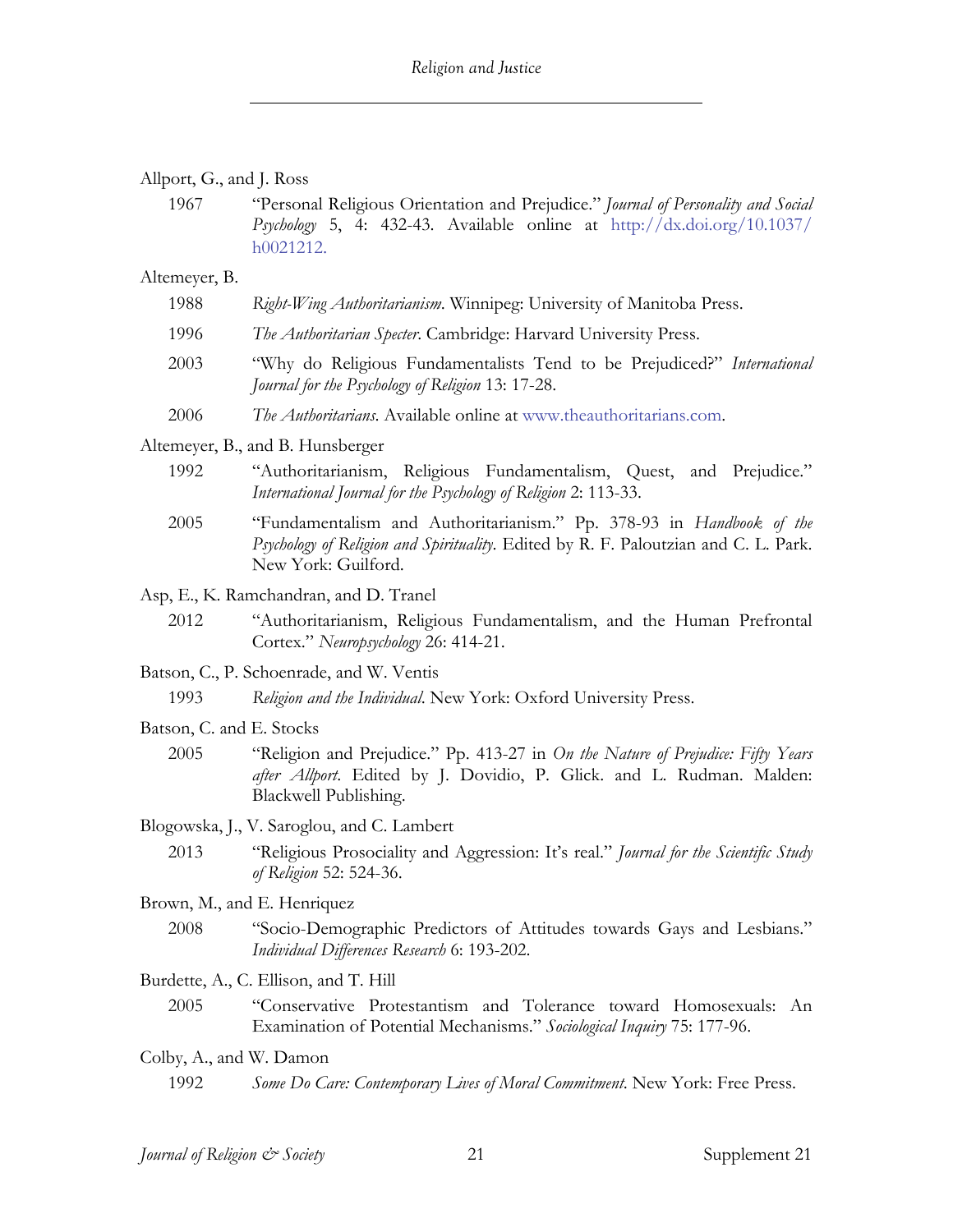## Cottrell, C. A., and S. L. Neuberg

2005 "Different Emotional Reactions to Different Groups: A Sociofunctional Threat-Based Approach to 'Prejudice.'" *Journal of Personality and Social Psychology* 88: 770-89.

## Crawford, J. T., and M. J. Brandt

2019 "Who is Prejudiced, and toward Whom? The Big Five Traits and Generalized Prejudice." *Personality and Social Psychology Bulletin* 45: 1455-67.

#### Crownover, C. A.

2007 "Faith Development, Religious Fundamentalism, Right-Wing Authoritarianism, Social Dominance Orientation, Christian Orthodoxy, and Proscribed Prejudice as Predictors of Prejudice." PhD dissertation. University of Oklahoma.

#### Devine, P. G.

1989 "Stereotypes and Prejudice: Their Automatic and Controlled Components." *Journal of Personality and Social Psychology* 56: 5-18.

#### Donahue, M. J.

1985 "Intrinsic and Extrinsic Religiousness: Review and Meta-Analysis." *Journal of Personality and Social Psychology* 48: 400-419.

#### Duck, R., and B. Hunsberger

1999 "Religious Orientation and Prejudice: The Role of Religious Proscription, Right-Wing Authoritarianism, and Social Desirability." *International Journal for the Psychology of Religion* 9: 157-79.

#### Duckitt, J., and K. Fisher

2003 "The Impact of Social Threat on Worldview and Ideological Attitudes." *Political Psychology* 24: 199-222.

#### Duckitt, J., and C. G. Sibley

- 2007 "Right-Wing Authoritarianism, Social Dominance Orientation, and the Dimensions of Generalized Prejudice." *European Journal of Personality* 21: 113- 30.
- 2008 "Personality and Prejudice: A Meta-Analysis and Theoretical Review." *Personality and Social Psychology Review* 12: 248-79.

Duckitt, J., C. Wagner, I. du Plessis, and I. Birum

2002 "The Psychological Bases of Ideology and Prejudice: Testing a Dual Process Model." *Journal of Personality and Social Psychology* 83: 75-93.

#### Falomir-Pichastor, J. M., and G. Mugny

2009 "'I'm not gay … I'm a real man!': Heterosexual Men's Gender Self-Esteem and Sexual Prejudice." *Personality and Social Psychological Bulletin* 35: 1233-43.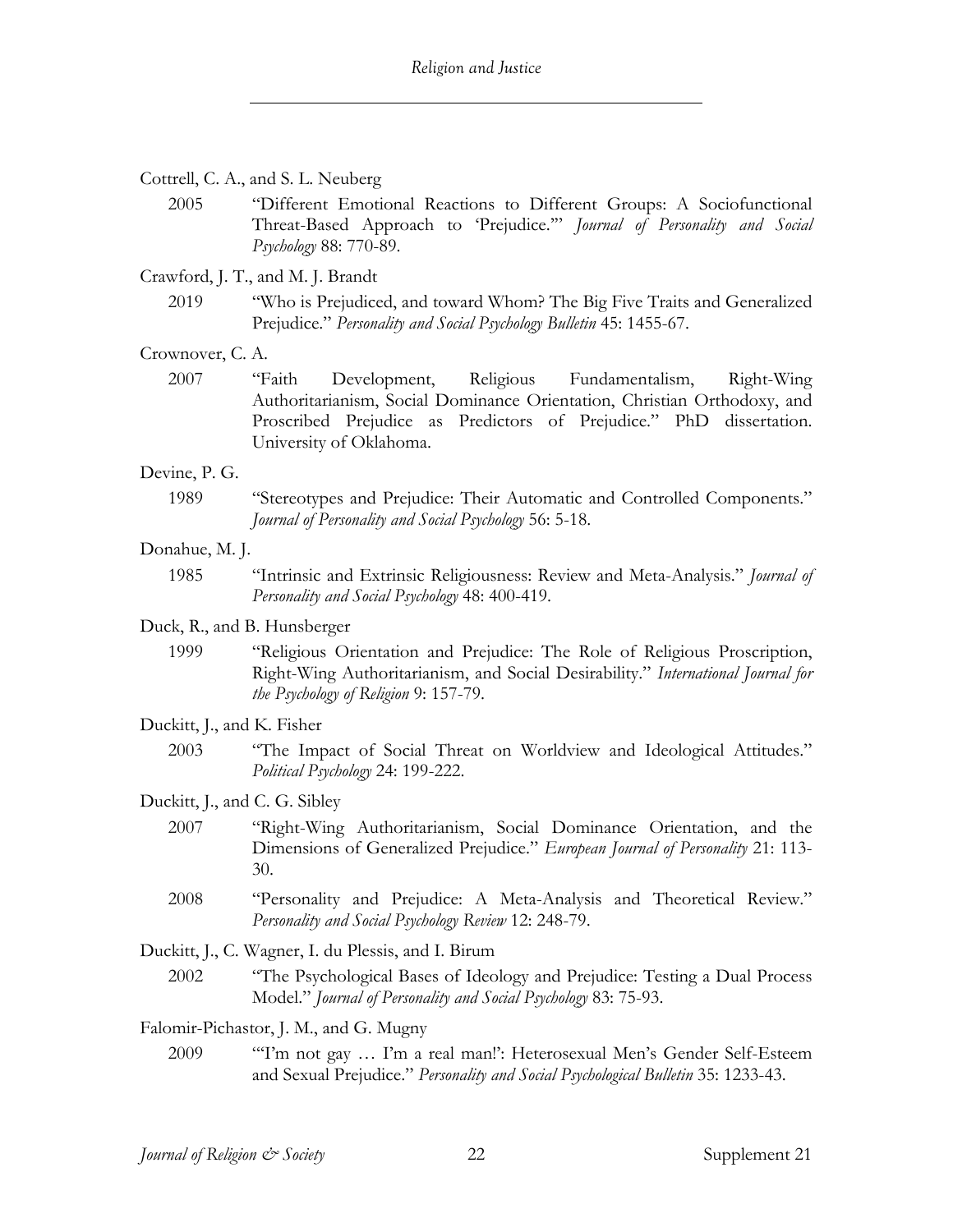- Fiske, S. T., A. C. Cuddy, P. Glick, and J. Xu
	- 2002 "A Model of (Often Mixed) Stereotype Content: Competence and Warmth Respectively Follow from Perceived Status and Competition." *Journal of Personality and Social Psychology* 82: 878-902.

Fiske, S., L. Harris, T. Lee, and A. Russell

- 2009 "The Future of Research on Prejudice, Stereotyping, and Discrimination." Pp. 525-34 in *Handbook of Prejudice, Stereotyping, and Discrimination*. Edited by T. D. Nelson. New York: Taylor and Francis.
- Fowler, J. W.
	- 1981 *Stages of Faith: The Psychology of Human Development and the Quest for Meaning*. New York: Harper.
- Fowler, J. W., and M. L. Dell
	- 2006 "Stages of Faith from Infancy through Adolescence: Reflections on Three Decades of Faith Development Theory." Pp. 34-45 in *The Handbook of Spiritual Development in Childhood and Adolescence*. Edited by E. C. Roehlkepartain, P. E. King, L. W. Wagener, and P. L. Benson. Thousand Oaks: Sage.
- Friedman, M., and W. S. Rholes
	- 2008 "Religious Fundamentalism and Terror Management." *International Journal for the Psychology of Religion* 18: 36-52.
- Fulton, A., R. Gorsuch, and E. Maynard
	- 1999 "Religious Orientation, Antihomosexual Sentiment, and Fundamentalism among Christians." *Journal for the Scientific Study of Religion* 38: 14-22.
- Gorsuch, R. L., and S. E. McPherson
	- 1989 "Intrinsic/Extrinsic Measurement: I/E Revised and Single-Item Scales." *Journal for the Scientific Study of Religion* 28: 348-54.
- Hall, D. L., D. C. Matz, and W. Wood
	- 2010 "Why Don't We Practice what We Preach?: A Meta-Analytic Review of Religious Racism." *Personality and Social Psychology Review* 14: 126-39.

## Hasnain, N., and K. Abidi

2007 "Does Religious Promote Prejudice and Ethnocentrism?" *Psychological Studies* 52: 123-25.

## Herek, G.

2009 "Sexual Prejudice." Pp. 441-67 in *Handbook of Prejudice, Stereotyping, and Discrimination*. Edited by T. D. Nelson. New York: Taylor and Francis.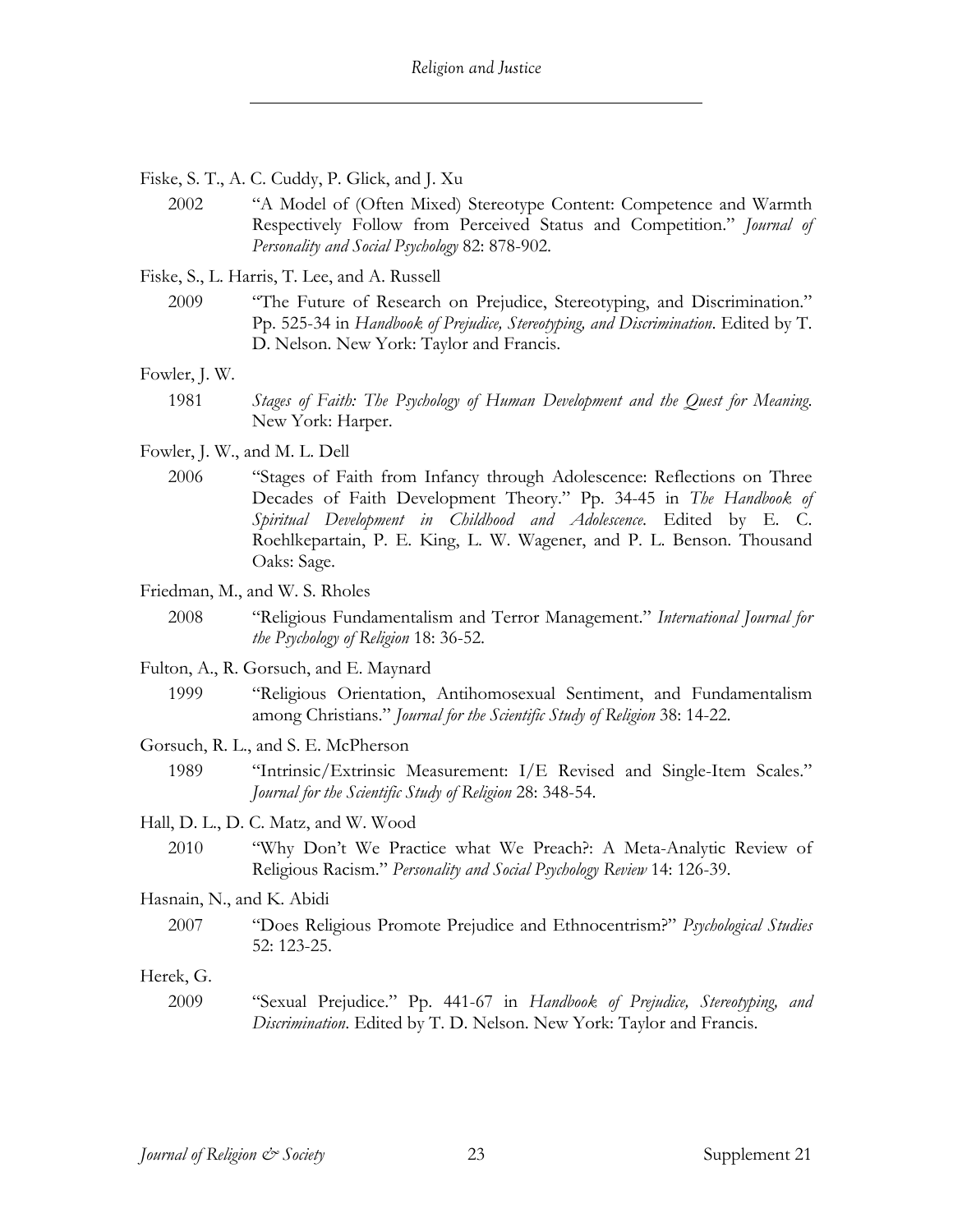# Hill, P. C.

2005 "Measurement in the Psychology of Religion and Spirituality: Current Status and Evaluation." Pp. 43-61 in *Handbook of Religion and Spirituality*. Edited by R. F. Paloutzian and C. L. Park. New York: Guilford.

Hoffman, L. G., A. G. Hevesi, P. E. Lynch, P. J. Gomes, N. J. Chodorow, R. E. Roughton, B. Frank, and S. Vaughn

2000 "Homophobia: Analysis of a 'Permissible' Prejudice." *Journal of Gay & Lesbian Psychotherapy* 4, 1: 5-53. Available online at https://doi.org/10.1300/ J236v04n01\_02.

Hood, R. W., P. C. Hill, and W. P. Williamson

- Human Rights Watch
	- 2017 "Russia: Anti-Gay Purge in Chechnya." (May 26). Available online at https://www.hrw.org/news/2017/05/26/russia-anti-gay-purge-chechnya.

## Hunsberger, B., and L. Jackson

2005 "Religion, Meaning, and Prejudice." *Journal of Social Issues* 61: 807-26.

## Hunsberger, B., V. Owusu, and R. Duck

1999 "Religion and Prejudice in Ghana and Canada: Religious Fundamentalism, Right-Wing Authoritarianism, and Attitudes toward Homosexuals and Women." *International Journal for the Psychology of Religion* 9: 181-94.

# Jenkins, P.

2002 "The Next Christianity." *The Atlantic Monthly* (October): 53-74.

# Jonathan, E.

2008 "The Influence of Religious Fundamentalism, Right-Wing Authoritarianism, and Christian Orthodoxy on Explicit and Implicit Measures of Attitudes toward Homosexuals." *International Journal for the Psychology of Religion* 18: 316- 29.

# Kimball, C.

2002 *When Religion Becomes Evil*. New York: Harper Collins.

# Kirkpatrick, L.

1993 "Fundamentalism, Christian Orthodoxy, and Intrinsic Religious Orientation as Predictors of Discriminatory Attitudes." *Journal for the Scientific Study of Religion* 32: 256-68.

# Koenig, H. G., editor

1998 *Religion and Mental Health*. San Diego: Academic Press.

<sup>2005</sup> *The Psychology of Religious Fundamentalism*. New York: Guilford.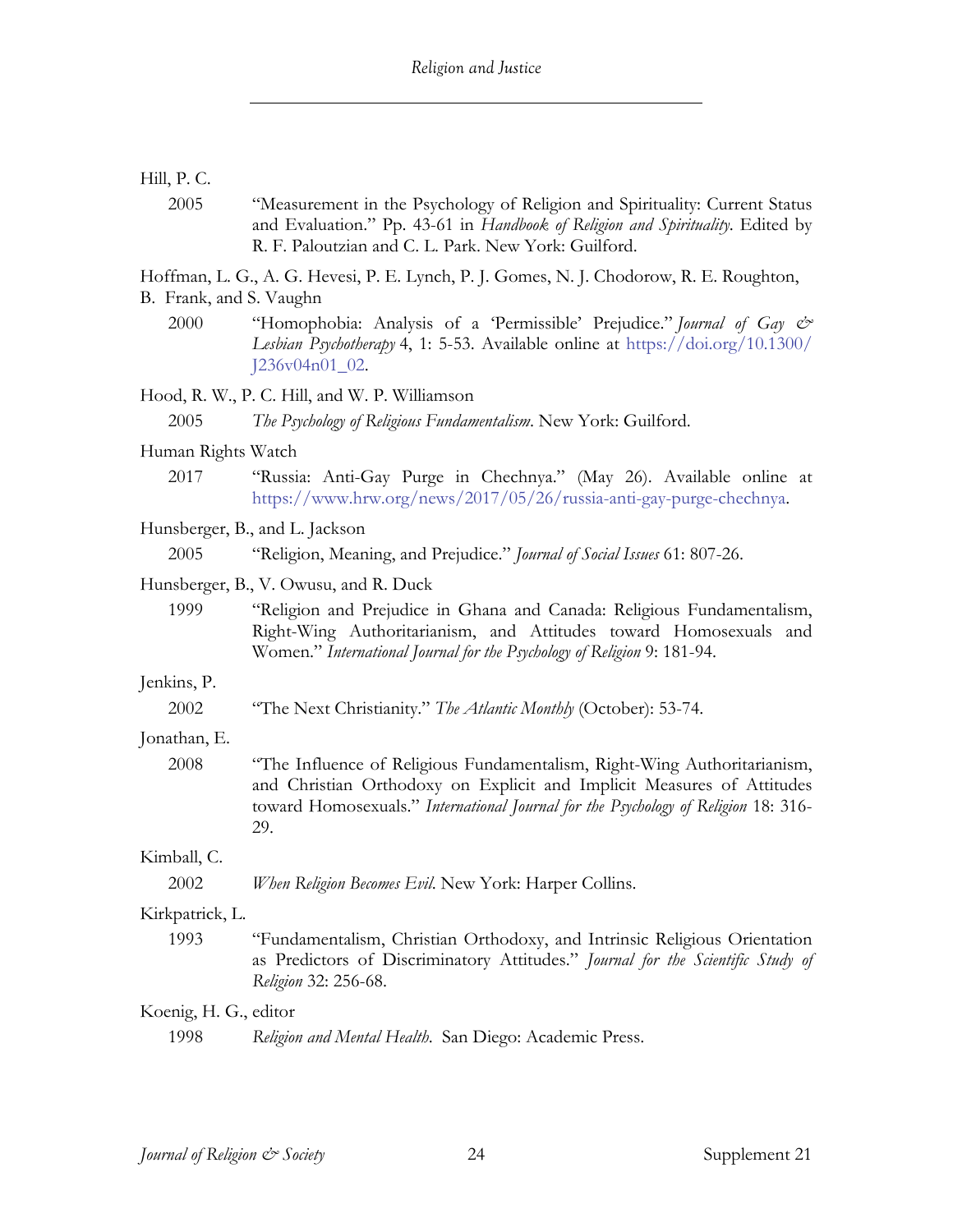- Laythe, B., D. Finkel, R. Bringle, and L. Kirkpatrick
	- 2002 "Religious Fundamentalism as a Predictor of Prejudice: A Two-Component Model." *Journal for the Scientific Study of Religion* 41: 623-35.

## Laythe, B., D. Finkel, and L. Kirkpatrick

2001 "Predicting Prejudice from Religious Fundamentalism and Right-Wing Authoritarianism: A Multiple-Regression Approach." *Journal for the Scientific Study of Religion* 40: 1-10.

Leak, G. K.

- 2002 "Exploratory Factor Analysis of the Religious Maturity Scale." *Social Behavior and Personality* 30: 533-38.
- 2003 "Validation of the Faith Development Scale Using Longitudinal and Cross-Sectional Designs." *Social Behavior and Personality* 31: 637-42.
- 2008 "Factorial Validity of the Faith Development Scale." *International Journal for the Psychology of Religion* 18: 123-31.

Leak, G. K., T. L. Budesheim, G. Moreland, and L. L. Finken

- 2020 "Religious Commitment Reduces and Increases Prejudice: The Mediating Roles of Religious Fundamentalism and Religious Ethnocentrism." Presented at the annual meeting of Society for Personality and Social Psychology, New Orleans, February.
- Leak, G. K., and L. L. Finken
	- 2011 "The Relationship between the Constructs of Religiousness and Prejudice: A Structural Equation Model Analysis." *International Journal for the Psychology of Religion* 21: 43-62.
- Leak, G. K., and S. B. Fish
	- 1989 "Religious Orientation, Impression Management, and Self-Deception: Toward a Clarification of the Link between Religiosity and Social Desirability." *Journal for the Scientific Study of Religion* 28: 355-59.
	- 1999 "Development and Initial Validation of a Measure of Religious Maturity." *International Journal for the Psychology of Religion* 9: 83-103.

Leak, G. K., A. A. Loucks, and P. Bowlin

1999 "Development and Initial Validation of an Objective Measure of Faith Development." *International Journal for the Psychology of Religion* 9: 105-24.

#### Miller, D., and R. Romanelli

1991 "From Religion: Heterosexism and the Golden Rule." *Journal of Gay and Lesbian Psychotherapy* 1: 45-64.

#### Morrow, D.

2003 "Cast into the Wilderness: The Impact of Institutionalized Religion on Lesbians." *Journal of Lesbian Studies* 7: 109-23.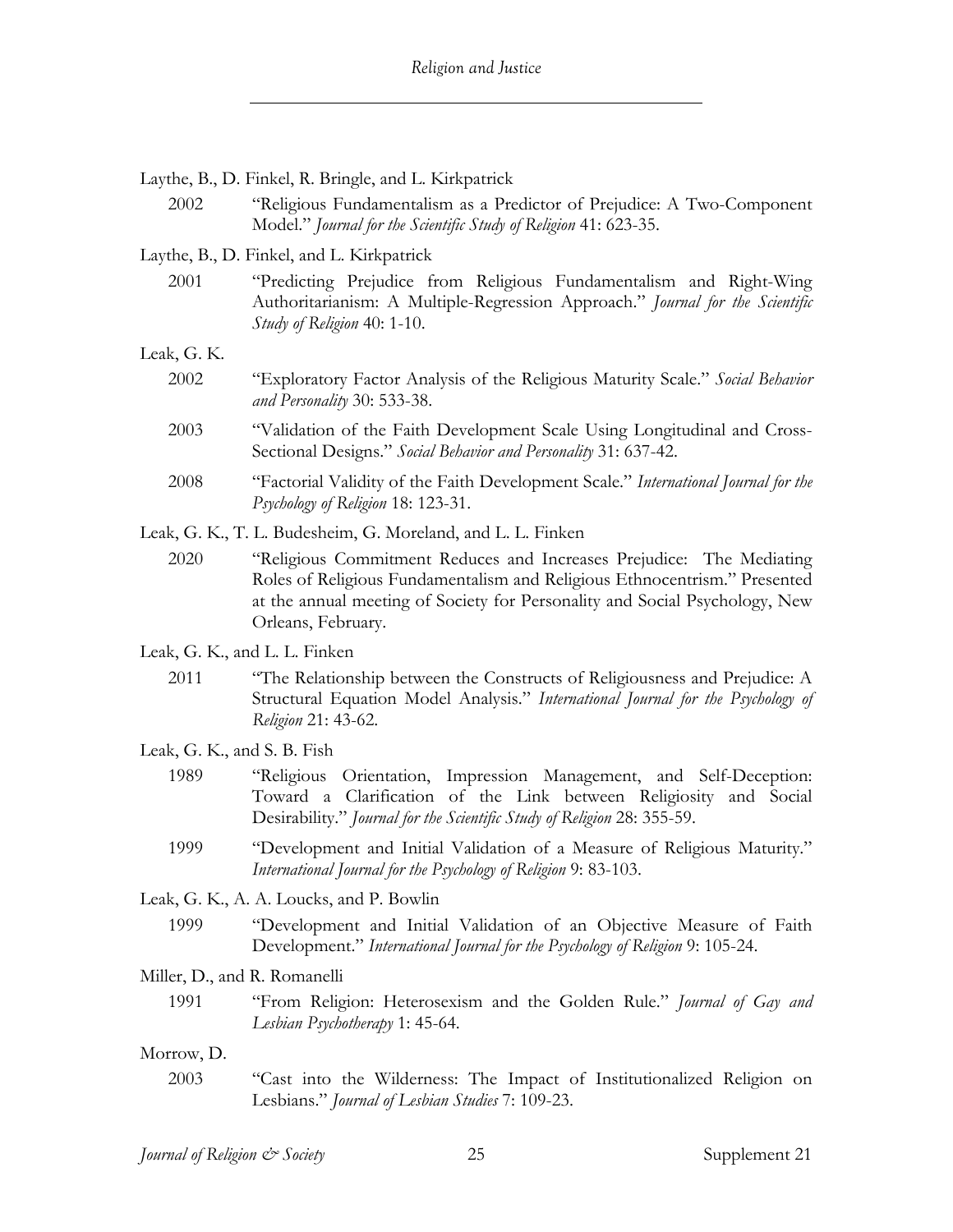#### Pettigrew, T. F., and R. W. Meertens

1995 "Subtle and Blatant Prejudice in Western Europe." *European Journal of Social Psychology* 25: 57-75.

Polinska, W.

2009 "The Making and Unmaking of Prejudice: An Interchange between Psychology and Religion." *Journal of Religion and Society* 11: 1-16.

Pratto, F., J. Sidanius, L. M. Stallworth, and B. F. Malle

1994 "Social Dominance Orientation: A Personality Variable Predicting Social and Political Attitudes." *Journal of Personality and Social Psychology* 67(4): 741-63. Available online at https://doi.org/10.1037/0022-3514.67.4.741.

Rizvi, M. A. K., and M. Z. Hossain

2017 "Relationship Between Religious Belief and Happiness: A Systematic Literature Review." *Journal of Religion and Health* 56, 5: 1561-82. Available online at https://doi.org/10.1007/s10943-016-0332-6.

#### Rock, S.

2004 "Introduction: Religion, Prejudice and Conflict in the Modern World." *Patterns of Prejudice* 38: 101-8.

Rowatt, W., and L. Franklin

- 2004 "Christian Orthodoxy, Religious Fundamentalism, and Right-Wing Authoritarianism as Predictors of Implicit Racial Prejudice." *International Journal for the Psychology of Religion* 14: 125-38.
- Rowatt, W., L. Franklin, and M. Cotton
	- 2005 "Patterns and Personality Correlates of Implicit and Explicit Attitudes toward Christians and Muslims." *Journal for the Scientific Study of Religion* 44: 29- 43.
- Rowatt, W., J. Tsang, J. Kelly, B. LaMartina, M. McCullers, and A. McKinley
	- 2006 "Associations between Religious Personality Dimensions and Implicit Homosexual Prejudice." *Journal for the Scientific Study of Religion* 45: 397-406.
- Schwartz, J., and L. Lindley
	- 2005 "Religious Fundamentalism and Attachment: Prediction and Homophobia." *International Journal for the Psychology of Religion* 15: 145-57.

Sedikides, C., and J. E. Gebauer

2010 "Religiosity as Self-Enhancement: A Meta-Analysis of the Relation between Socially Desirable Responding and Religiosity." *Personality and Social Psychology Review* 14: 17-36.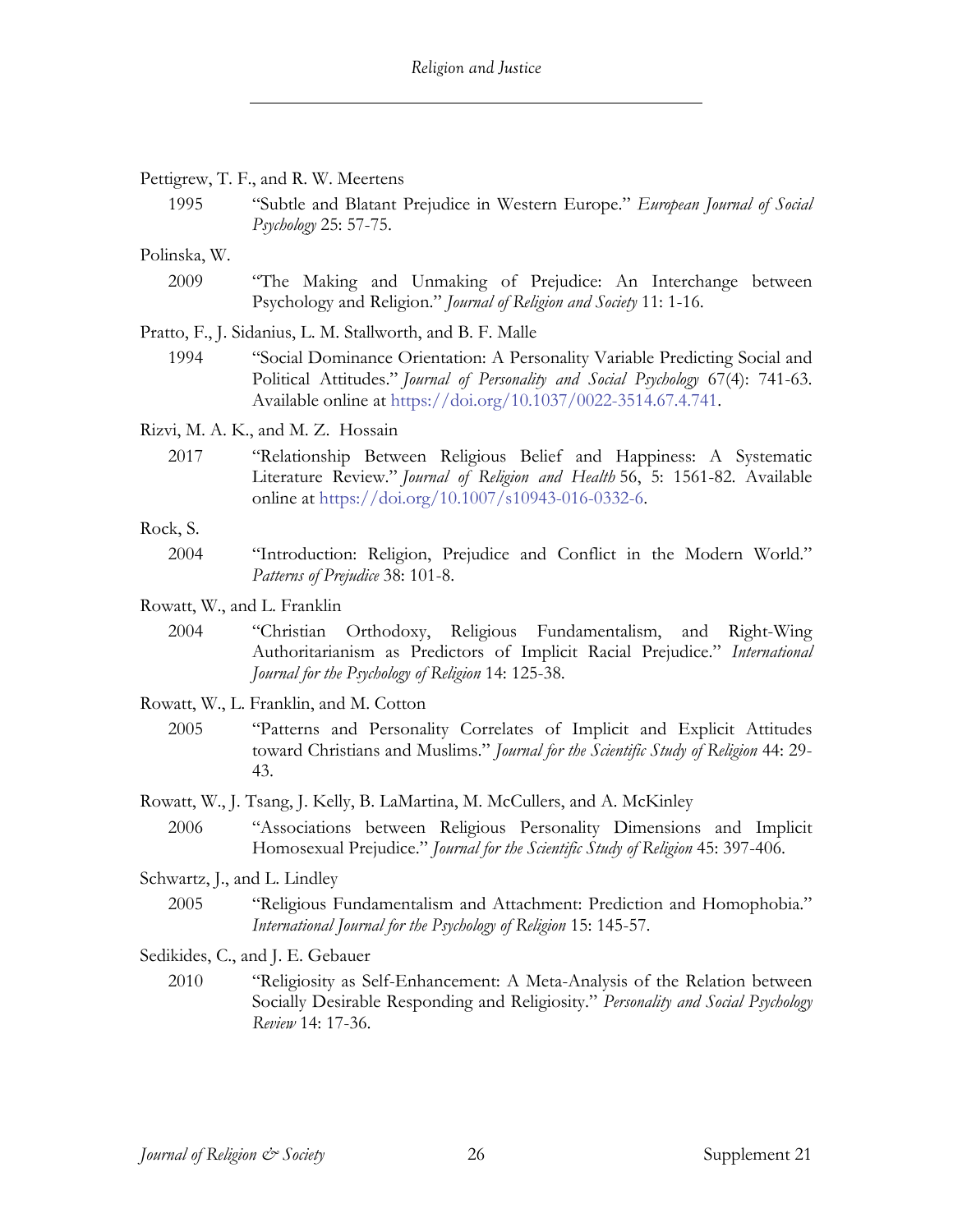### Silberman, I.

2005 "Religious Violence, Terrorist, and Peace: A Meaning System Analysis." Pp. 529-49 in *Handbook of Religion and Spirituality*. Edited by R. F. Paloutzian and C. L. Park. New York: Guilford.

Smith, T., C. Stones, C. Peck, and A. Naidoo

- 2007 "The Association of Racial Attitudes and Spiritual Beliefs in Post-Apartheid South Africa." *Mental Health, Religion & Culture* 10: 263-74.
- Smith, T. W., J. Son, and J. Kim
	- 2014 *Public Attitudes toward Homosexuality and Gay Rights across Time and Countries*. Los Angeles: The Williams Institute. Available online at http://williamsinstitute.law.ucla.edu/wp-content/uploads/public-attitudesnov-2014.pdf.

#### Southern Poverty Law Center

2019 "Rage Against Change: The Year in Hatred and Extremism." *Intelligence Report* 166.

#### Streib, H.

2005 "Faith Development Research Revisited: Accounting for Diversity in Structure, Content, and Narrativity of Faith." *International Journal for the Psychology of Religion* 15, 2: 99-121. Available online at https://doi.org/10.1207/s15327582ijpr1502\_1.

### Streib, H., and B. Keller

2018 "Manual for the Assessment of Religious Styles in Faith Development Interviews." Fourth, revised edition of the *Manual for Faith Development Research*. Bielefeld: Research Center for Biographical Studies in Contemporary Religion. Available online at https://doi.org/10.4119/unibi/2920987.

#### Stulhofer, A., and I. Rimac

- 2009 "Determinants of Homonegativity in Europe." *Journal of Sex Research* 46: 24- 32.
- Sturmer, S., A. Rohmann, L. Froehlich, and J. van der Noll
	- 2019 "Muslim Immigration, Critical Events, and Seeds of Majority Members' Support for Radical Responses: An Interactionist Perspective." *Personality and Social Psychology Bulletin* 45: 133-45.

Tsang, J., and W. Rowatt

2007 "The Relationship between Religious Orientation, Right-Wing Authoritarianism, and Implicit Sexual Prejudice. *International Journal for the Psychology of Religion* 17: 99-120.